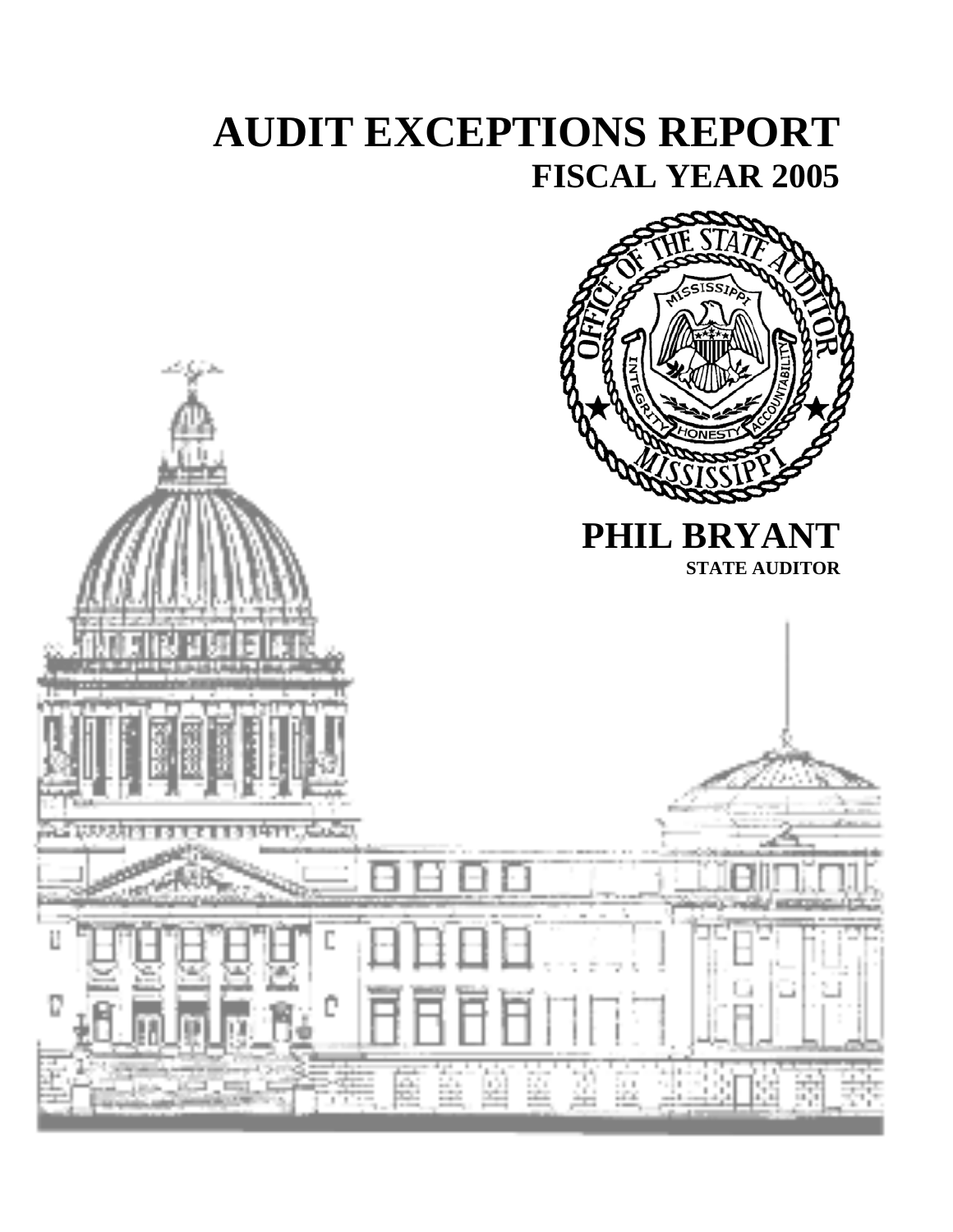

# **Office of the State Auditor**

**County Audit Section Investigative Audit Division**

A legally mandated account of misappropriated or misspent public funds and the actions taken by the Office of the State Auditor for their recovery and return to the appropriate entities in Fiscal Year 2005.

# AUDIT EXCEPTIONS REPORT FISCAL YEAR 2005

**PUBLISHED IN ACCORDANCE WITH THE REQUIREMENTS OF SECTIONS 7-7-77, 7-7-79, 7-7-217 AND 7-7-219 MISSISSIPPI CODE ANNOTATED (1972)** 

#### **PHIL BRYANT STATE AUDITOR**

*The Office of the State Auditor does not discriminate on the basis of race, religion, national origin, sex, age or disability*.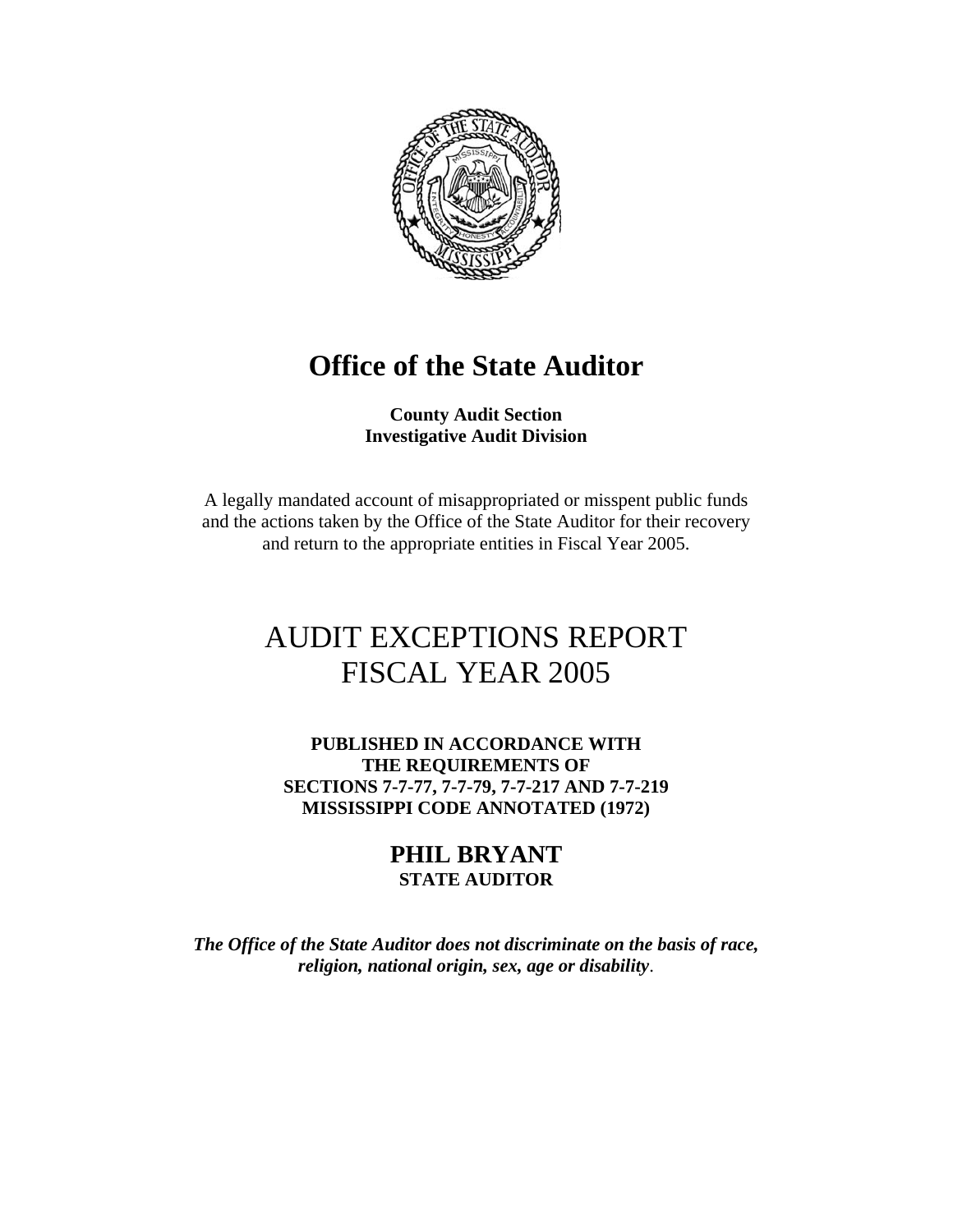

#### OFFICE OF THE STATE AUDITOR PHIL BRYANT AUDITOR

July 31, 2005

Honorable Haley Barbour, Governor Honorable Amy Tuck, Lieutenant Governor Honorable Tate Reeves, Treasurer Honorable William J. McCoy, Speaker of the House Honorable Travis Little, President Pro Tempore of the Senate Honorable J. P. Compretta, Speaker Pro Tempore of the House Members of the Mississippi State Legislature

Dear Ladies and Gentlemen:

 As you are aware, it is my duty to report to you the specific exceptions taken by the Office of the State Auditor during Fiscal Year 2005, as required by Sections 7-7-77, 7-7-79, 7-7-217 and 7-7-219, Mississippi Code Annotated (1972). This letter is a summary of the Special Report on Audit Exceptions for Fiscal Year 2005. The full report can be accessed on the internet at http://www.osa.state.ms.us/documents/investigative/inv2005.pdf.

 An audit *"exception"* indicates that a violation of the law has resulted in public funds being misappropriated or spent incorrectly. The term also means that money must be repaid.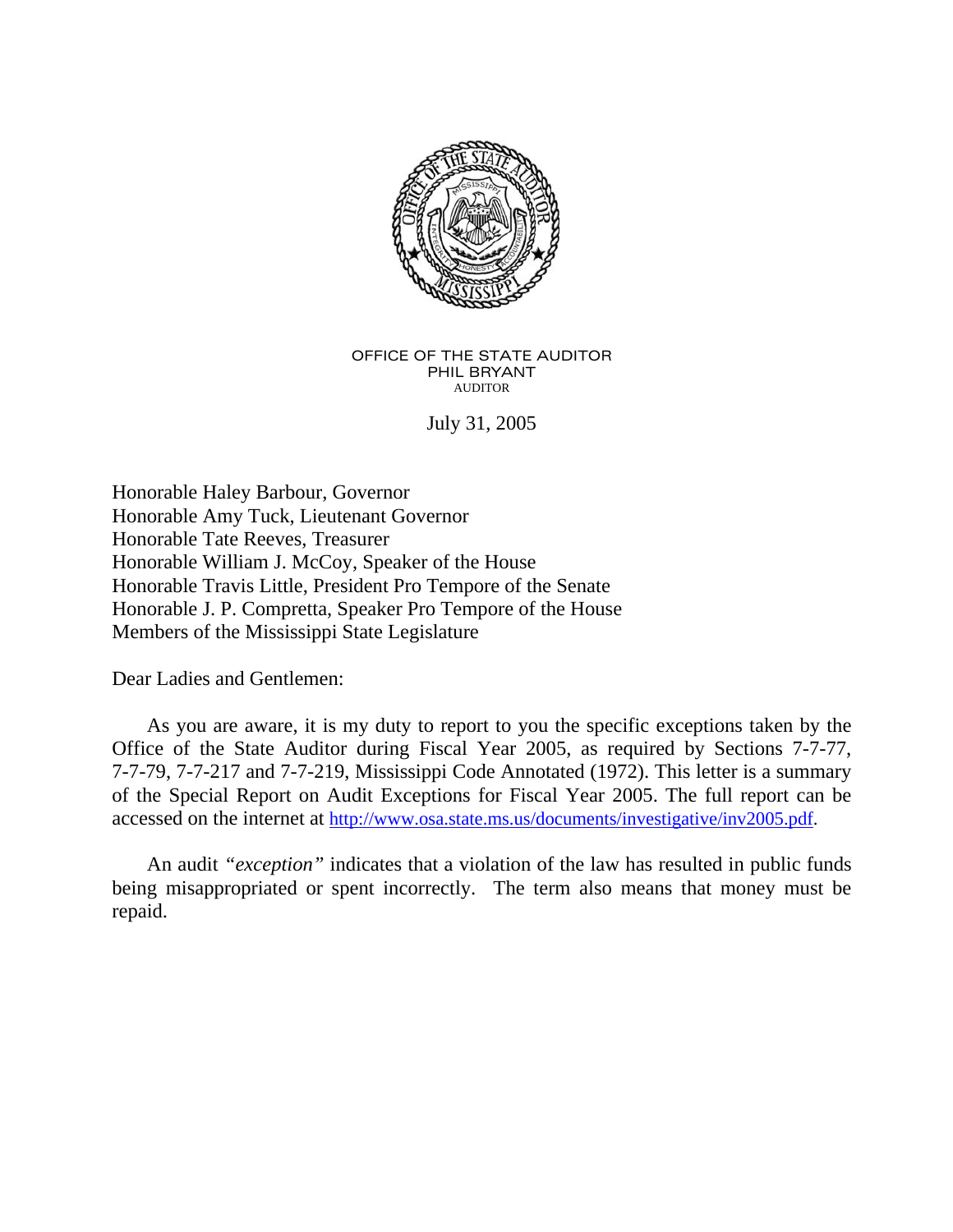Page Two July 31, 2005

 The *"exceptions"* included under the County Audit Section may refer to disallowed expenditures by officials who assumed the responsibility of reimbursing the county general fund when an audit exception was taken by the Office of the State Auditor. To those officials who cooperated with this effort we are sincerely grateful. Both the taxpayers and this agency benefited from their willingness to assure accountability in county government. These incidents are primarily those involving excesses of the salary cap for circuit and chancery clerks and are recorded as *"paid in full and settled to the appropriate fund directly*."

 Additionally, this report includes the formal demands for repayment made by the State Auditor and the cases referred by this office to the Office of the Attorney General for litigation. The report also discusses the cases that were closed by settlement, collection, litigation or dismissal.

 The County Audit Section was responsible for recovering misspent funds or disallowed expenditures totaling \$33,471.52. Additionally, the County Audit Section, through the audit process was responsible for the proper settlement of unidentified funds and assessments due entities totaling \$163,035.50. The Investigative Division issued 19 written demands for \$687,773.26 and recovered misspent or embezzled funds totaling \$838,193.86.<sup>1</sup> The total amount of funds recovered by the Office of the State Auditor for Fiscal Year ending June 30, 2005, was \$1,034,700.88.

 As in the past we at the Office of the State Auditor pledge to perform our jobs with integrity, honesty and a commitment to excellence. We will strive to protect the public's trust through evaluations of accounting practices and aggressive investigations of alleged wrongdoing. We believe the taxpayers of Mississippi deserve no less.

Sincerely,

Hill Bupont

 PHIL BRYANT State Auditor

PB: jcs

 <sup>1</sup> *This amount reflects funds collected on previous year exceptions and monies paid and settled to the appropriate funds directly. Prior Fiscal Year payments are not included in this amount.*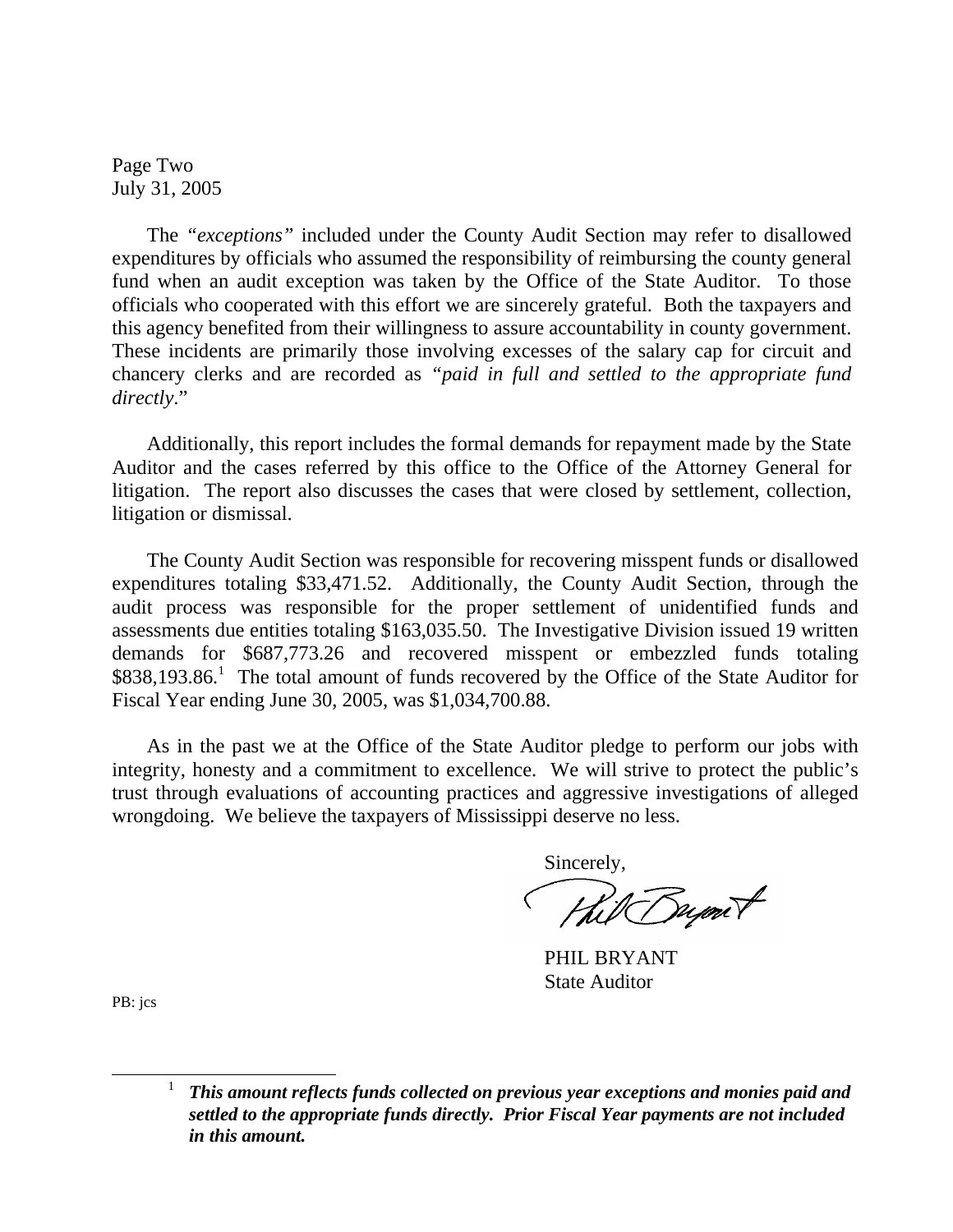# *TABLE OF CONTENTS*

| <b>Exceptions taken by the County Audit Section</b>   |  |
|-------------------------------------------------------|--|
| <b>Exceptions taken by the Investigative Division</b> |  |
|                                                       |  |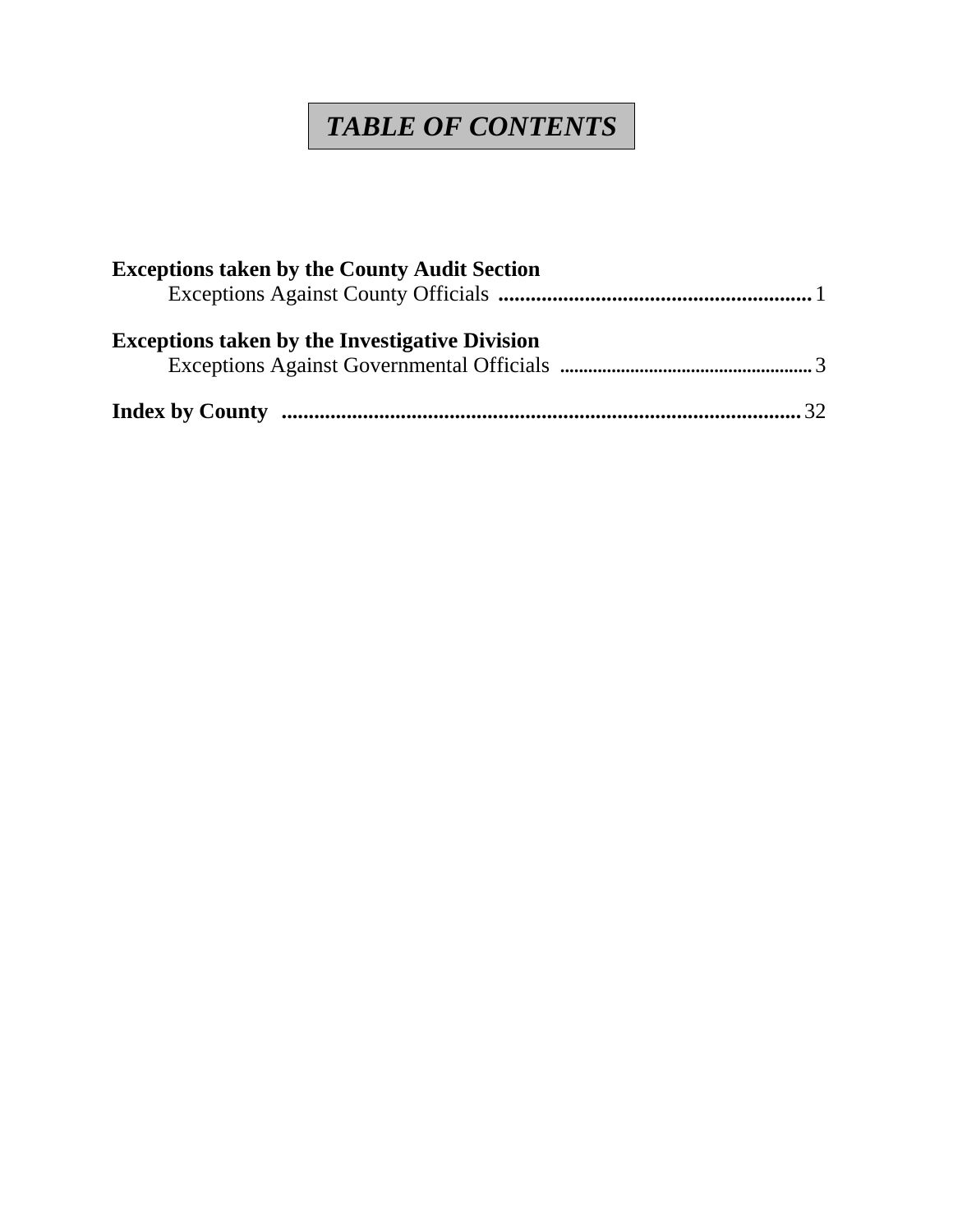

# **EXCEPTIONS TAKEN BY THE COUNTY AUDIT SECTION**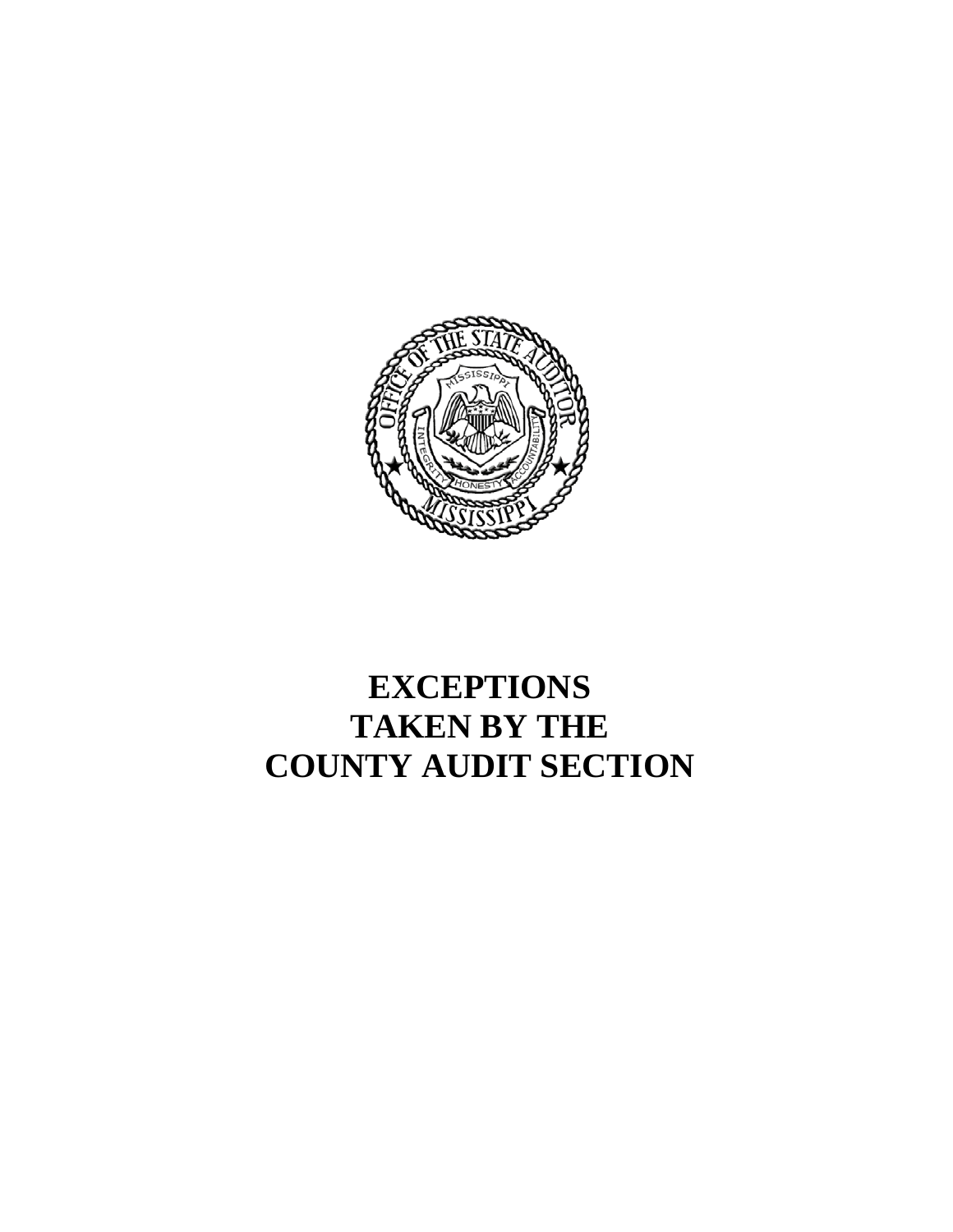#### Exceptions Report

# *HUMPHREYS COUNTY*

#### **Former Chancery Clerk Lawrence Browder \$9,410.00**

Excess Fees For Fiscal Year 2003

 **Status:** On April 27, 2005, Browder entered into agreement to pay \$2,000.00 per month beginning, June 1, 2005. For Fiscal Year 2005, payments in the amount of \$1,438.00 were received leaving a balance of \$7,972.00.

# *JONES COUNTY*

#### **Former Chancery Clerk Wayne T. Myrick \$10,797.00**

Fee Journal Exception 2003

**Status:** Paid in full and settled to the appropriate fund directly.

# *LAFAYETTE COUNTY*

#### **Former Chancery Clerk Bill Plunk**

Fee Journal Exception 2003 **\$10,872.32** Unauthorized Payroll Amounts **\$3,696.20** 

**Status:** Paid in full and settled to the appropriate fund directly.

# *LEAKE COUNTY*

### *LEAKE COUNTY ELECTION COMMISSIONERS*

| <b>Annie Hudson</b>                | \$350.00 |
|------------------------------------|----------|
| <b>Fannie Jones</b>                | \$280.00 |
| <b>Donna Rawson</b>                | \$280.00 |
| <b>Linda Sanders</b>               | \$350.00 |
| <b>Janie Walker</b>                | \$350.00 |
| Excess Fees for Calendar Year 2003 |          |

**Status:** Paid in full and settled to the appropriate fund directly.

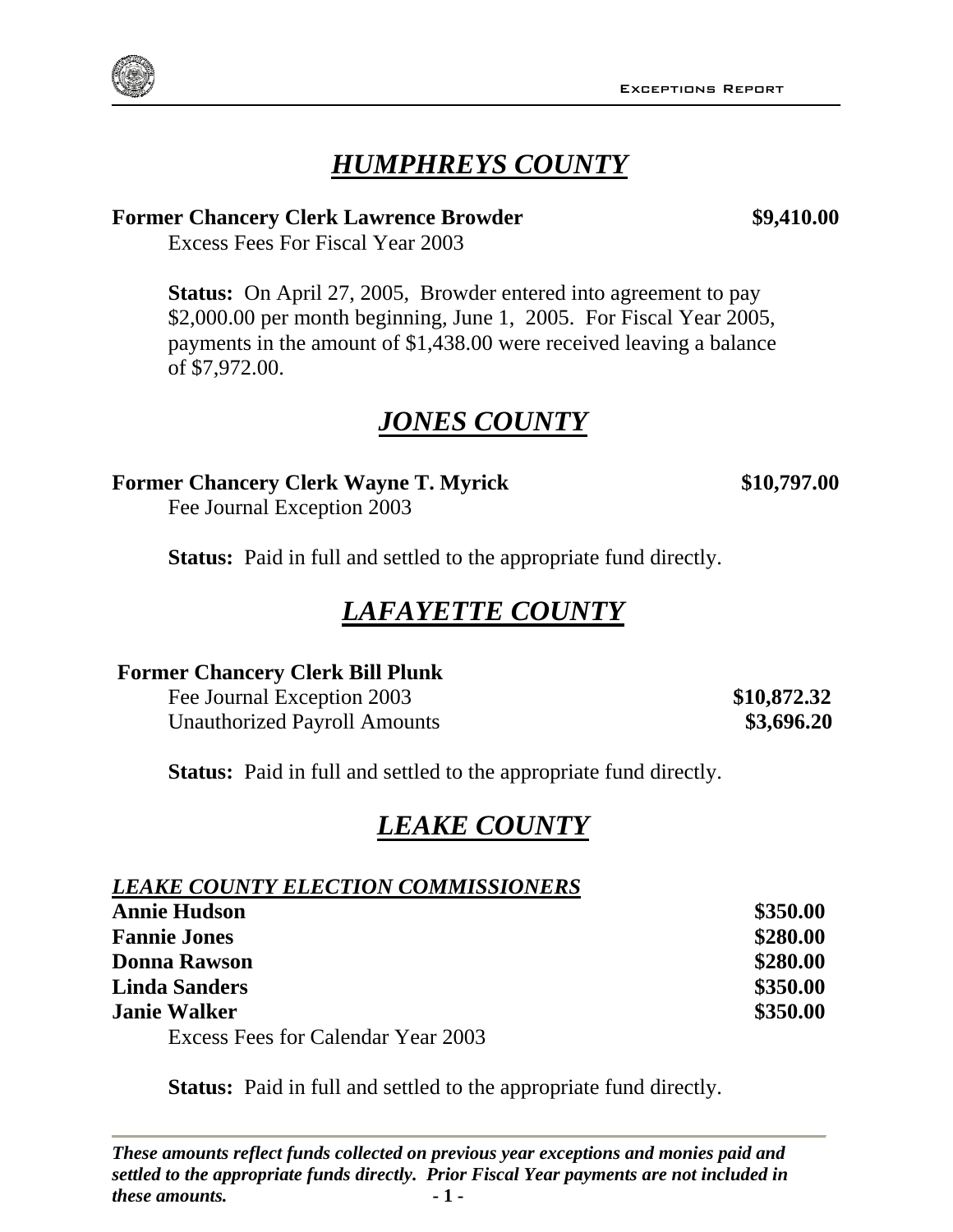# *LINCOLN COUNTY*

#### **Circuit Clerk Terry Watkins \$4,658.00**

Fee Journal Exception 2003

Status: Paid in full and settled to the appropriate fund directly.

# *PRENTISS COUNTY*

#### **Circuit Clerk J.F. "Bud" Green \$400.00**

Excess Fees for Fiscal Year 2003

Status: Paid in full and settled to the appropriate fund directly.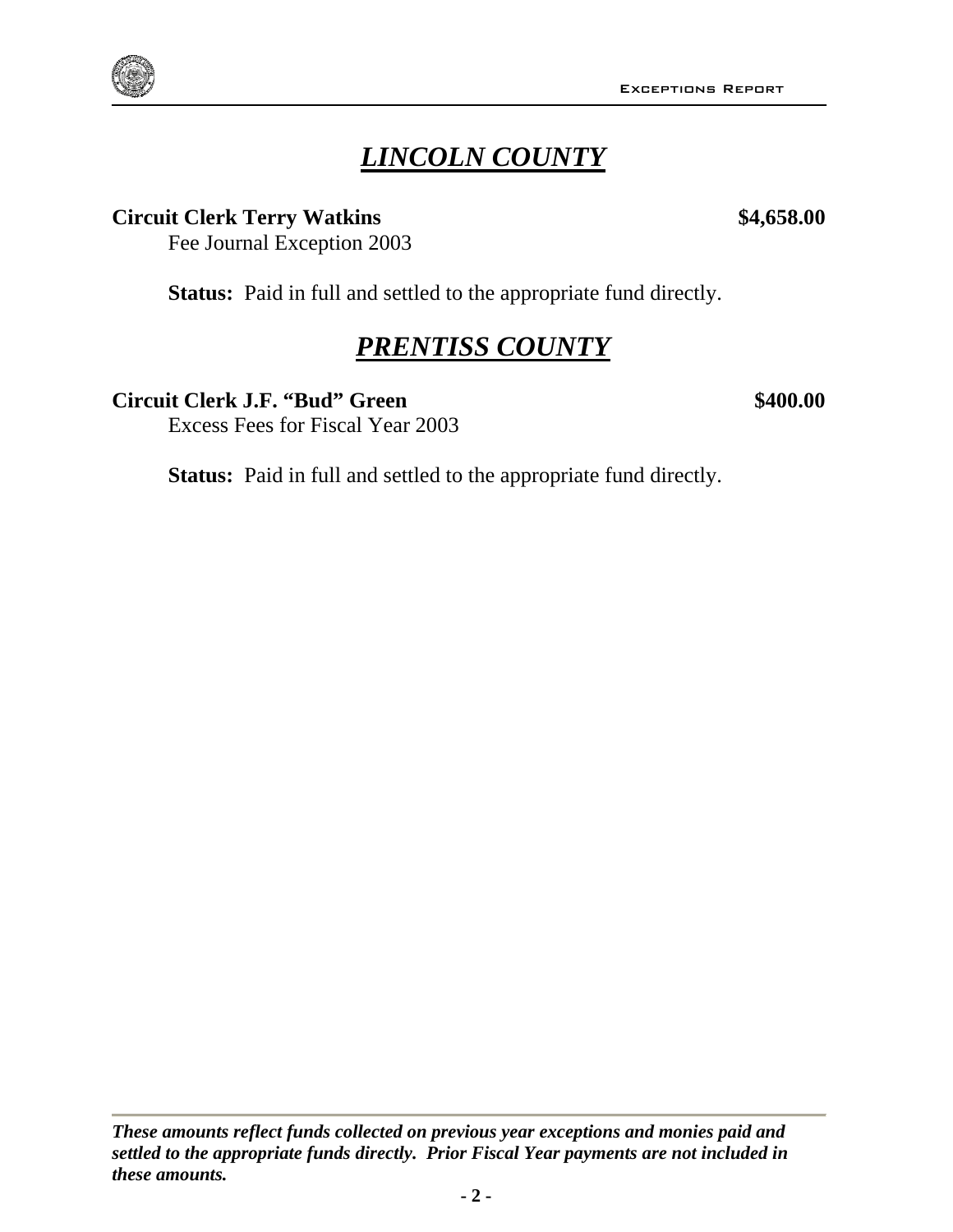

# **EXCEPTIONS TAKEN BY THE INVESTIGATIVE AUDIT DIVISION**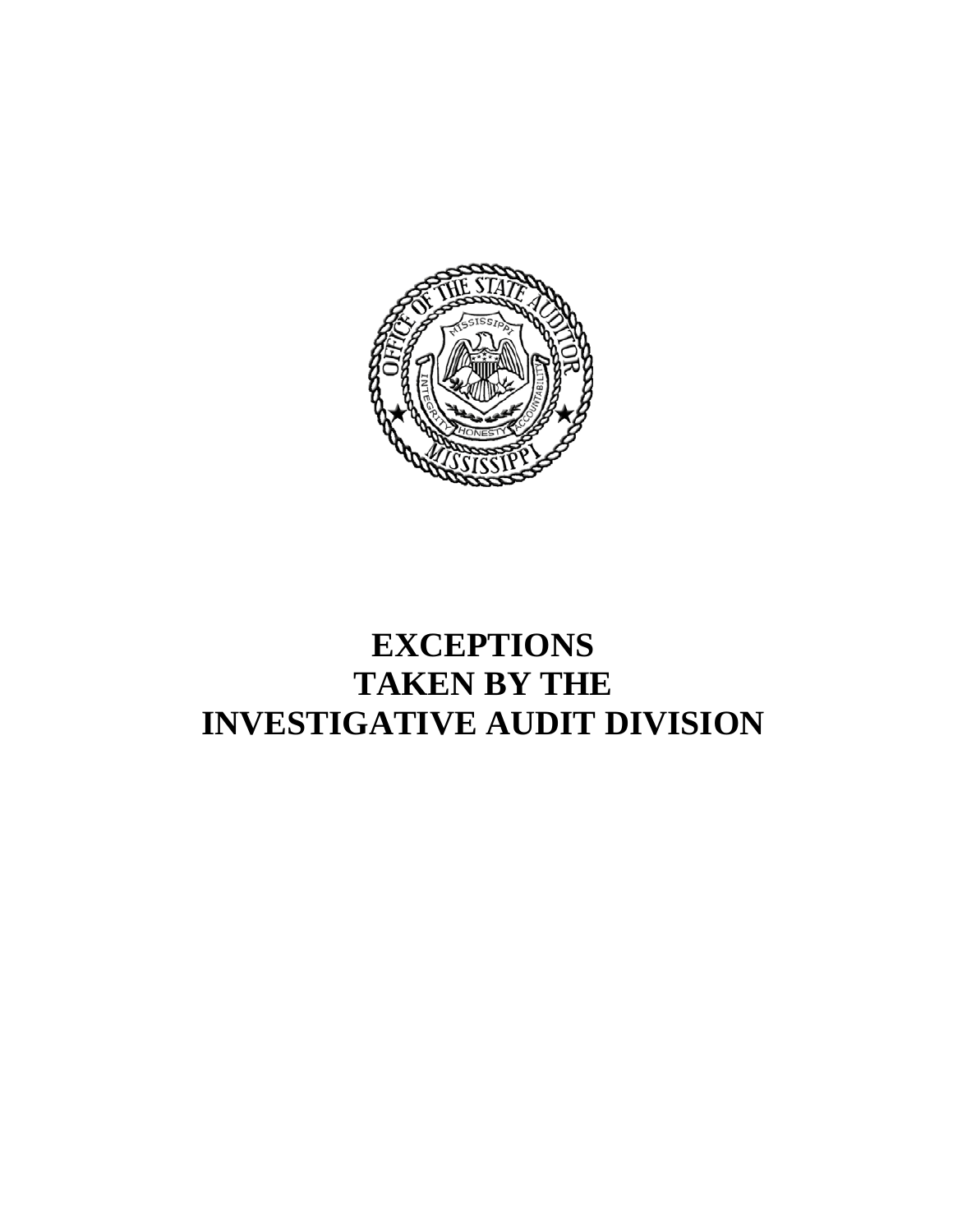# *ALCORN COUNTY*

#### *DISTRICT ATTORNEY'S OFFICE* **Former Secretary Brooke Tomlinson \$7,718.00**

**Status:** Formal written demand was issued on March 16, 2005, and transmitted to the Office of the Attorney General on April 11, 2005. For Fiscal Year 2005, payments in the amount of \$2,500.00 were received leaving a balance of \$5,218.00.

# *AMITE COUNTY*

#### *COUNTY OFFICIAL* **Former Secretary Dorothy Jones \$13,323.66**

Embezzlement

Embezzlement

**Status:** Formal written demand was issued on January 27, 2003, and transmitted to the Office of the Attorney General on April 29, 2003. On October 11, 2002, Jones pled guilty to one (1) count of Embezzlement and entered the Pre-trial Intervention Program for three (3) years. Jones was ordered to pay restitution of \$13,323.66. For Fiscal Year 2005, payments in the amount of \$4,017.00 were received leaving a balance of \$9,306.66.

# *ATTALA COUNTY*

#### *MUNICIPALITY OF SALLIS* Former City Clerk Tina Renee McLellan **\$25,272.10**

Embezzlement

**Status:** On August 23, 2004, McLellan was placed in the Pre-trial Diversion Program for three (3) years. McLellan was ordered to pay restitution in the amount of \$25,272.10. Paid in full and settled to the appropriate entity.

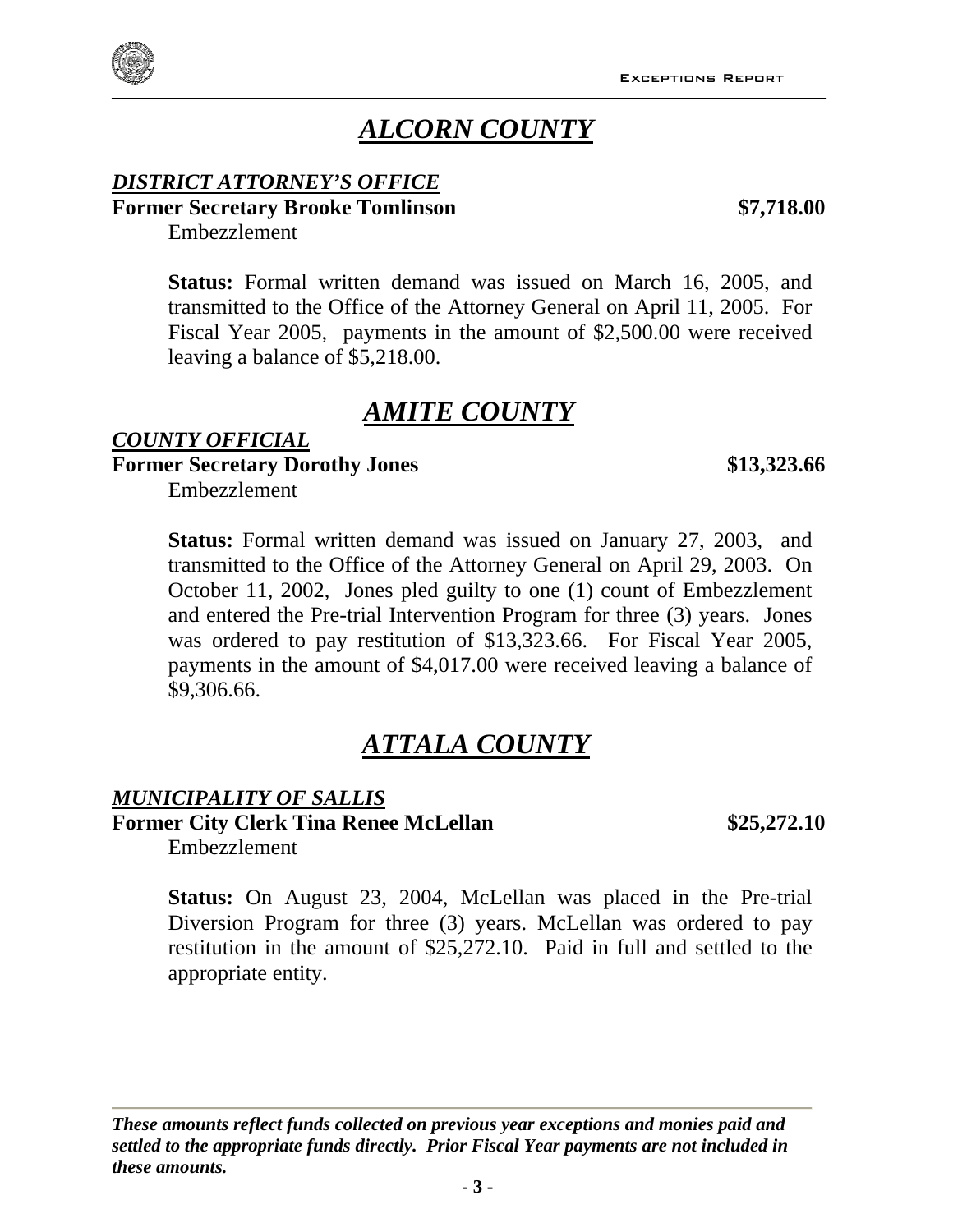

# *CHICKASAW COUNTY*

#### *HOUSTON SCHOOL DISTRICT* **Superintendent of Education Steve Coker \$312.57** \$312.57

Misuse of Public Funds

**Status:** Paid in full and settled to the appropriate entity.

# *CLAIBORNE COUNTY*

#### *COUNTY OFFICIAL* **\$160,377.43 Former Tax Collector Mary Jones**  Embezzlement

**Status:** On June 5, 2004, Jones entered a plea of guilty to three (3) counts of Embezzlement. Jones was sentenced to ten (10) years on each count, to run concurrently, with five (5) years to serve. Jones will be placed on three (3) years post release supervision. Jones was ordered to pay restitution of \$110,502.38.Formal written demand was issued on July 6, 2004, and transmitted to the Office of the Attorney General on August 6, 2004. For Fiscal Year 2005, payments in the amount of \$100,000.00 were received leaving a balance of \$60,377.43.

# *CLARKE COUNTY*

#### *CHICKASAWHAY NATURAL GAS DISTRICT* **Former Mayor James T. Blackburn \$450.22 Former Manager Randy Fleming 61,319.52** Misuse of Public Funds

**Status:** Paid in full and settled to the appropriate entity.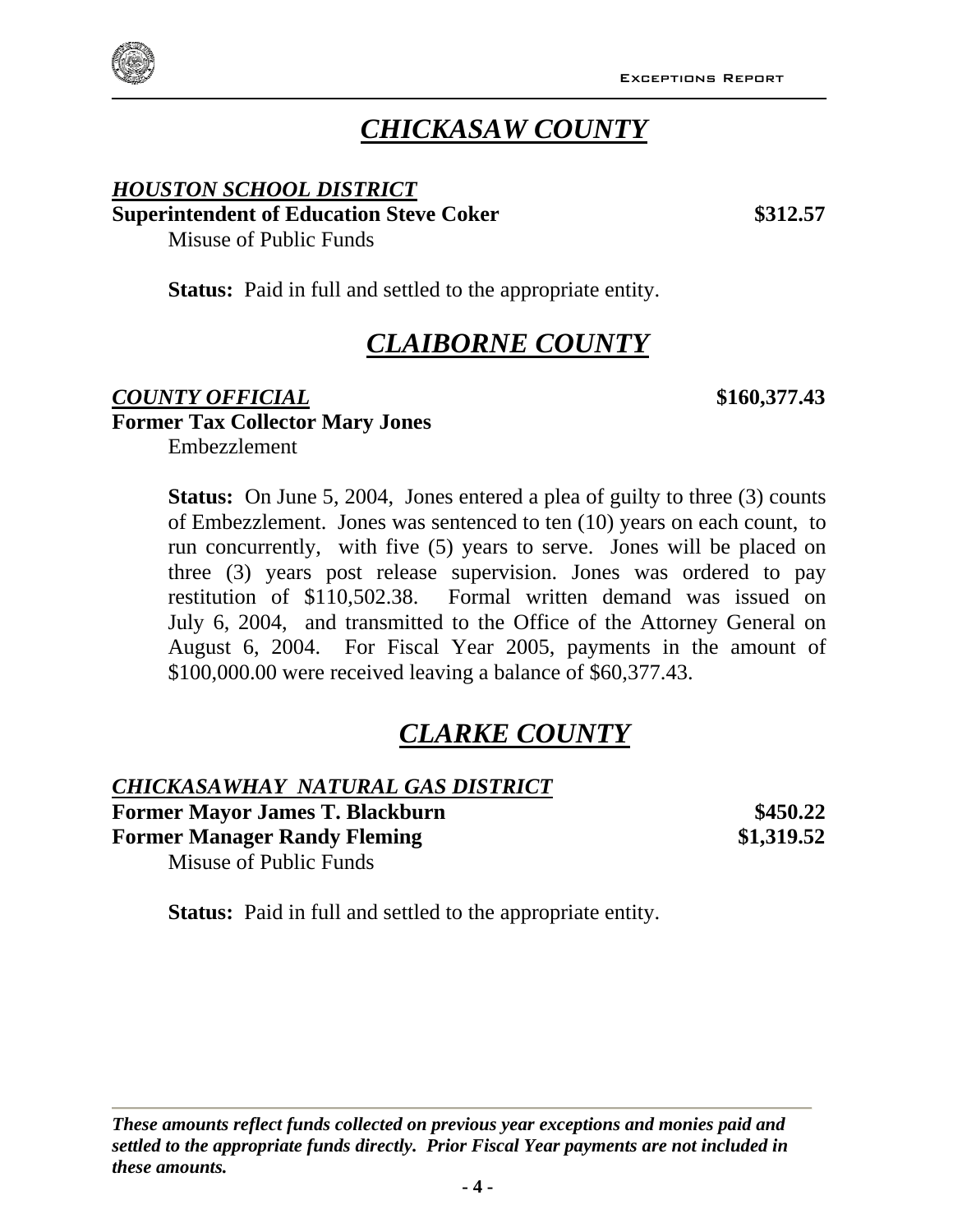## *CLAY COUNTY*

#### *COUNTY OFFICIAL* **Sheriff Laddie Huffman** \$5,902.50

Abuse of Office

**Status:** Huffman repaid a total of \$5,002.50 to Clay County through the Mississippi Ethics Commission and \$900.00 to the Office of the State Auditor, for improper use of inmate labor and improper use of county vehicles. Paid in full and settled to the appropriate entity.

# *COAHOMA COUNTY*

#### *MISSISSIPPI YAZOO DELTA LEVEE BOARD*

| <b>Ceasar Felton</b>    | \$2,090.59 |
|-------------------------|------------|
| <b>Willie Gregory</b>   | \$4,967.31 |
| <b>Bobby Rushing</b>    | \$3,356.24 |
| <b>Ralph Sewell</b>     | \$3,110.47 |
| <b>David Williams</b>   | \$1,006.54 |
| <b>Ted Winters</b>      | \$148.60   |
| <b>Sykes Sturdivant</b> | \$175.00   |
| <b>Jerry Caffey</b>     | \$586.82   |
| <b>Clarence Cariker</b> | \$97.20    |
| Misuse of Public Funds  |            |

**Status:** Payments in the amount of \$15,538.77 have been paid to the Office of the State Auditor and directly to the entity for the recovery of misused funds. Investigation is ongoing.

## *COVINGTON COUNTY*

#### *COUNTY OFFICIAL*

**Former Justice Court Clerk Susan "Dess" Kelly \$52,972.79** 

Embezzlement

**Status:** Paid in full to the Office of the State Auditor and the appropriate entities. Investigation is ongoing.

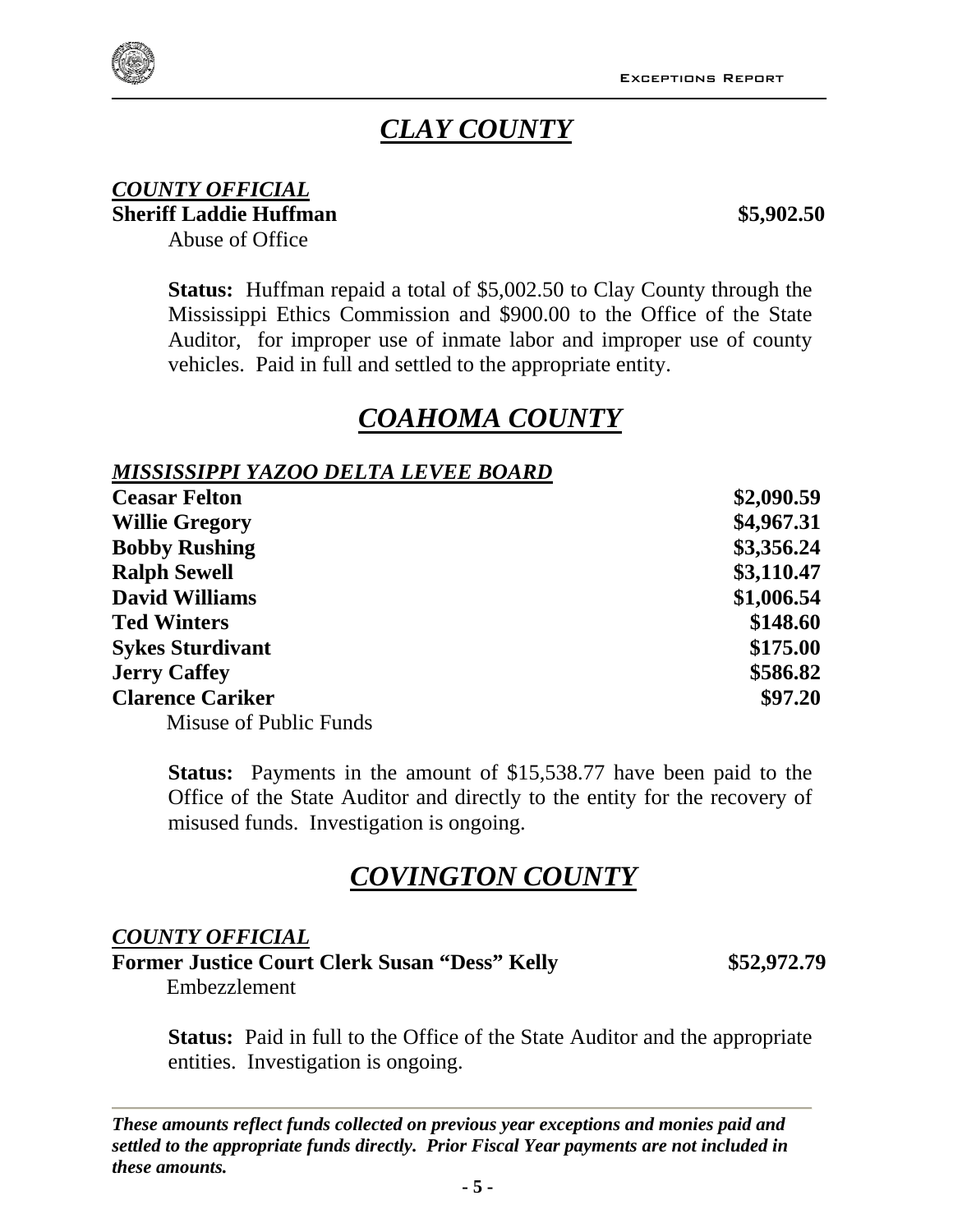

# *COVINGTON COUNTY-cont'd*

#### *COUNTY OFFICIAL*

**Supervisor District 3 Jimmy White \$4,294.95** Work on Private Property

**Status:** Paid in full and settled to the appropriate entity.

# *DESOTO COUNTY*

#### *COUNTY OFFICIAL*

# **Former Deputy Tax Collector Peggy Ann Rodgers \$2,298.66**

Embezzlement

**Status:** Formal written demand was issued on November 1, 2002, and transmitted to the Office of the Attorney General on December 2, 2002. On January 8, 2003, Rodgers pled guilty to Embezzlement under an order of non-adjudication and was sentenced to three (3) years probation. Rodgers was ordered to pay restitution in the amount of \$1,954.75. For Fiscal Year 2005, balance of \$603.51 was paid in full and settled to the appropriate entity.

# *FORREST COUNTY*

#### *HATTIESBURG PUBLIC SCHOOLS*

**Former Superintendent James Davis** 

Improper Expenditures **\$6,500.00 \$6,500.00** 

**Status:** Paid in full and settled to the appropriate entity.

#### *COUNTY OFFICIAL*

**Former Deputy Tax Collector Stevie Hudson \$3,595.33**  Embezzlement

**Status:** Payment in the amount of \$3,595.33 was received and settled to the appropriate entity. The investigation is ongoing.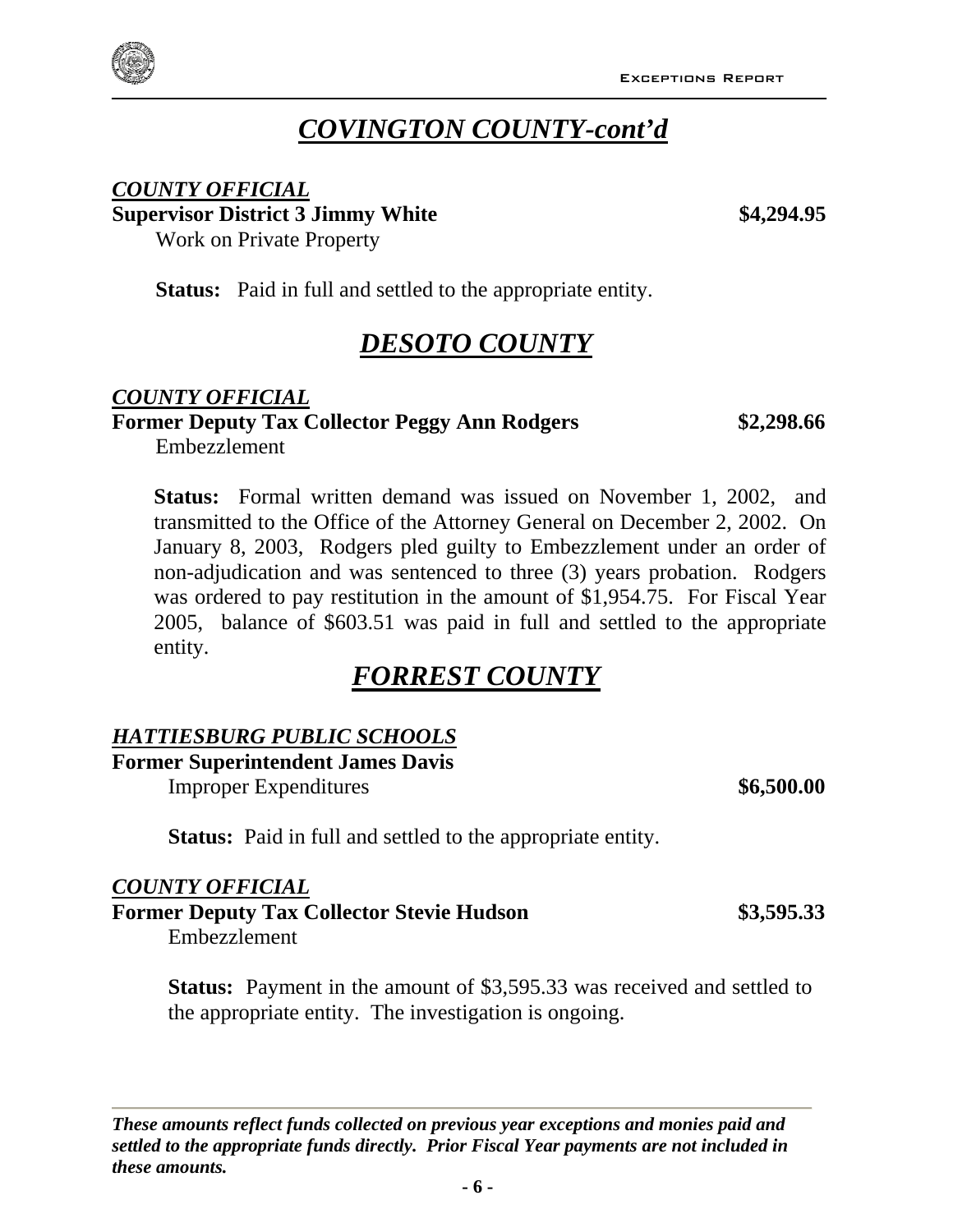# *FORREST COUNTY-cont'd*

#### *PEARL RIVER COMMUNITY COLLEGE* **Former Remote Sensing Education and Training Coordinator Scott Blouin \$72,305.30**

Embezzlement

**Status:** On November 23, 2004, Blouin pled guilty to Conspiracy and Fraudulent Statements and Representations. Sentencing is deferred for five (5) years. Blouin was ordered to pay restitution in the amount of \$72,305.30. Paid in full and settled to the appropriate entity.

# *FRANKLIN COUNTY*

#### *MS DEPARTMENT OF HUMAN SERVICES TEMPORARY ASSISTANCE FOR NEEDY FAMILIES-SUBGRANTEE*

**Former Pastor of Emmanuel Full Gospel Church** 

**Derwin Rogers \$123,338.28** 

Embezzlement

**Status:** Formal written demand was issued on March 23, 2005, and transmitted to the Office of the Attorney General on April 22, 2005.

# *GEORGE COUNTY*

#### *COUNTY OFFICIALS*

Former Tax Collector Towana Wright  $$416,889.99$ Failure to Perform Duties

**Status:** Formal written demand was issued on August 29, 2003, and transmitted to the Office of the Attorney General on September 29, 2003.

#### **Former Supervisor District 2 J.E. Pope**  $$25,572.99$

Work on Private Property

**Status:** Paid in full and settled to the appropriate entity.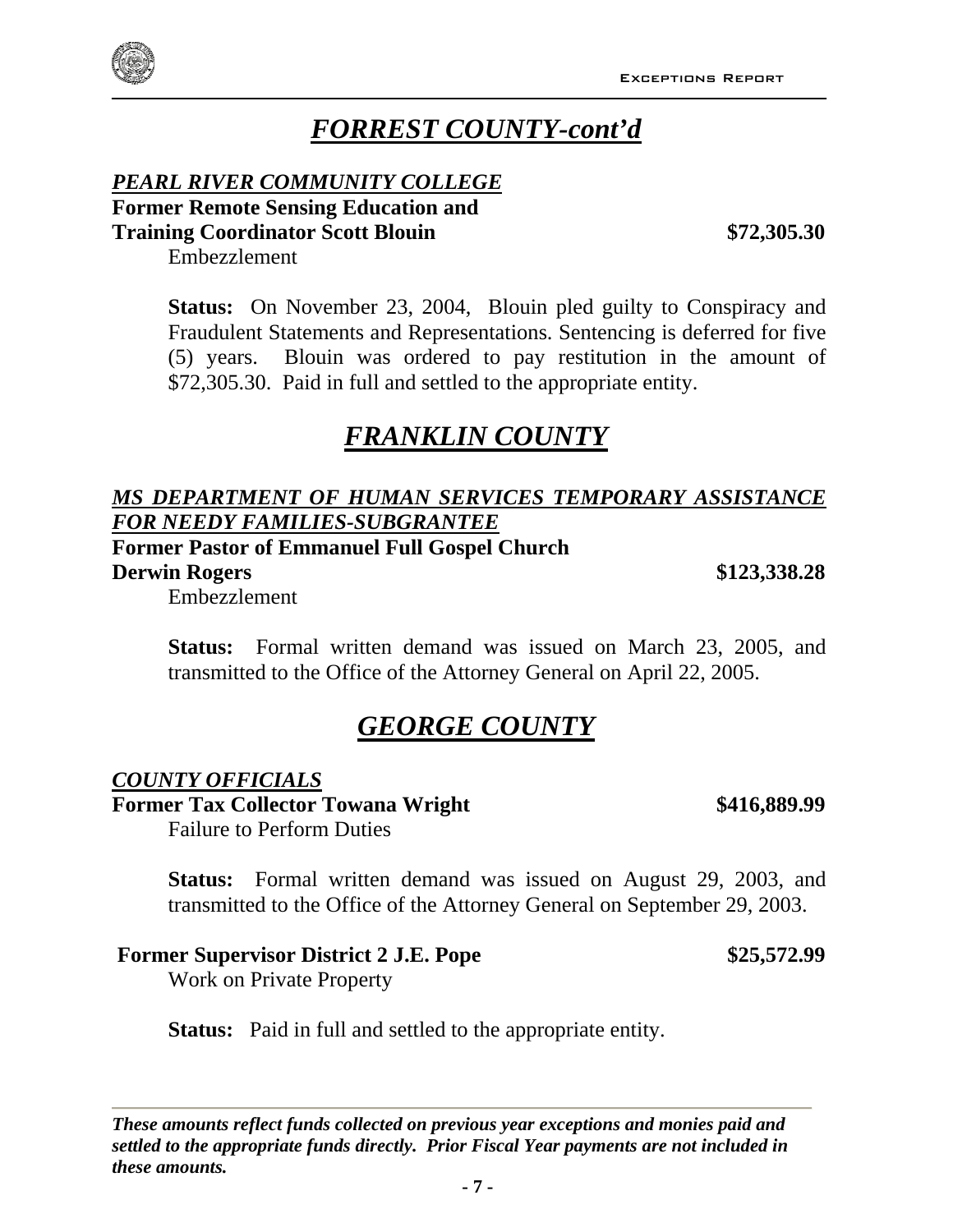

# *GREENE COUNTY*

#### *GREENE COUNTY RURAL HEALTH CENTER*

**Former Executive Director Calvin Bodden** (Deceased) **\$213,616.68**

Embezzlement

**Status:** As a result of the death of former Executive Director, Calvin Bodden, formal written demand was issued to the bonding company on March 12, 2003, and transmitted to the Office of the Attorney General on April 11, 2003.

## *GRENADA COUNTY*

#### *HOLMES COMMUNITY COLLEGE* **Former Administrative Assistant Jeanne Todd \$7,591.74**

Embezzlement

**Status:** On April 25, 2003, Todd pled guilty to one (1) count of Embezzlement and was ordered to enter a Pre-trial Intervention Program for two (2) years. Todd was ordered to pay restitution in the amount of \$7,591.74.

## *HANCOCK COUNTY*

#### *DIAMONDHEAD WATER AND SEWER DISTRICT* **Former Utility Clerk Deborah Holler \$22,940.15**

Embezzlement

**Status:** On August 1, 2002, Holler was arrested on one (1) count of Embezzlement from Diamondhead Water and Sewer District. Formal written demand was issued on June 25, 2003, and transmitted to the Office of the Attorney General on July 25, 2003. On April 19, 2004, Holler entered into a twenty-four (24) month Pre-trial Intervention Program and was ordered to pay restitution in the amount of \$6,250.00. For Fiscal Year 2005, payments in the amount of \$1,836.50 were received leaving a balance of \$21,103.65.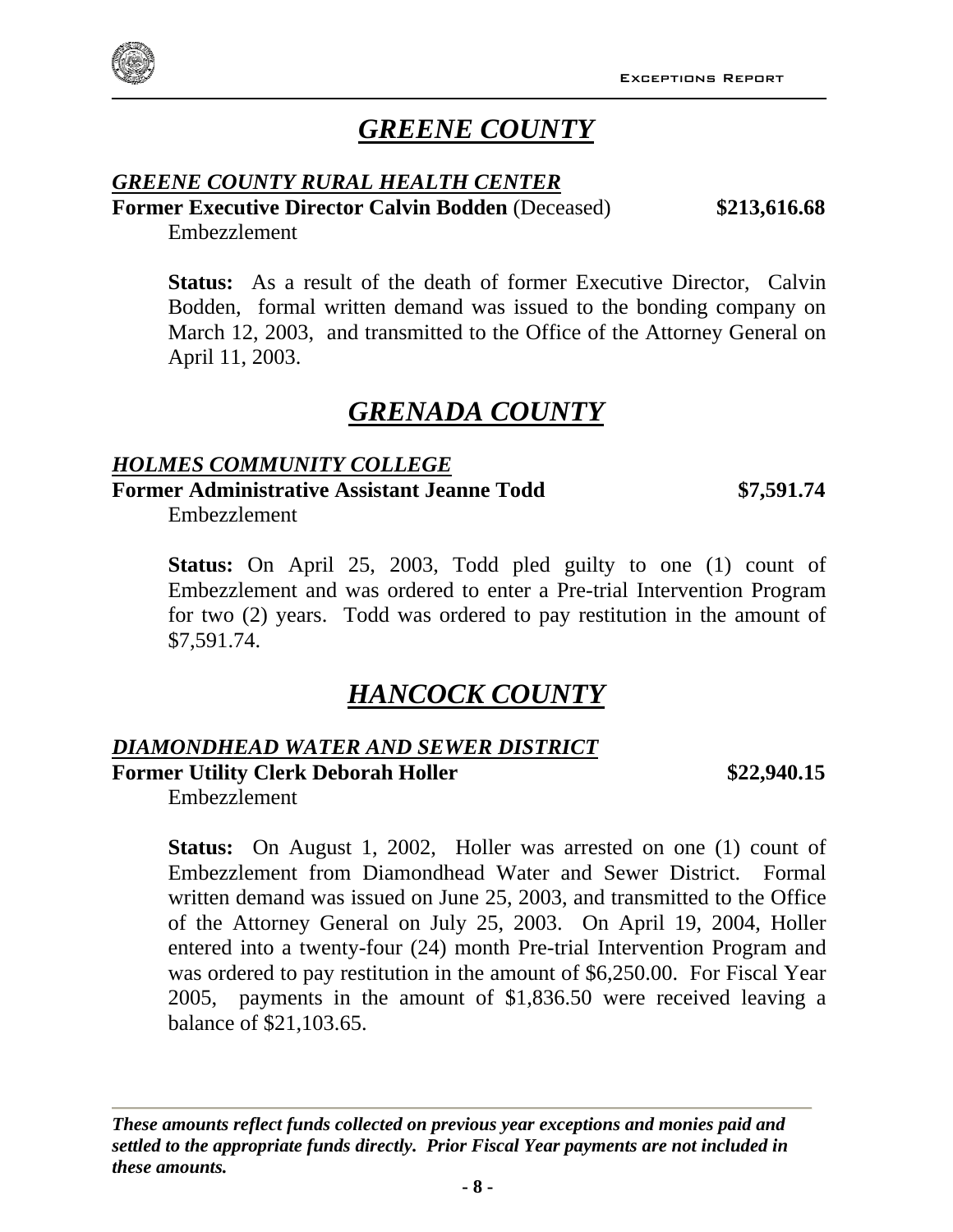**- 9 -**

# *HARRISON COUNTY*

#### *COUNTY OFFICIAL*

## **Former Deputy Circuit Clerk Gregory E. Jones \$246,105.40**

Uttering Forgery and Embezzlement

**Status:** On May 5, 2003, Jones pled of guilty to one (1) count of Embezzlement. Formal written demand was issued on May 5, 2003 and transmitted to the Office of the Attorney General on June 5, 2003. For Fiscal Year 2005, payments in the amount of \$5,060.00 were received leaving a balance of \$80,825.44.

#### *HARRISON COUNTY SCHOOL DISTRICT*

**Former School Employee Ginger Talley**  $$33,665.27$ 

Embezzlement

**Status:** Talley pled guilty to Embezzlement and was placed into a twenty-four (24) month Pre-trial Intervention Program and was ordered to make restitution in the amount of \$33,665.27. Court ordered demand was issued on May 10, 2005 in the amount of \$33,665.27. For Fiscal Year 2005, payments in the amount of \$21,741.69 were received leaving a balance of \$11,923.58.

#### *UNIVERSITY OF SOUTHERN MISSISSIPPI*

*J. L. Scott Marine Education Center and Aquarium* **Former Gift Shop Manager James R. Hilton \$211,063.14**

Embezzlement

*these amounts.* 

**Status:** On February 3, 2004, Mr. Hilton pled guilty to one (1) count of Embezzlement in Federal Court. Hilton was sentenced on May 4, 2004, to serve fifteen (15) months, three (3) years supervised release and ordered to pay restitution of \$100,000.00. Formal written demand was issued on May 3, 2004, and transmitted to the Office of the Attorney General on June 3, 2004. For Fiscal Year 2005, payments in the amount of \$225.00 were received leaving a balance of \$210,838.14.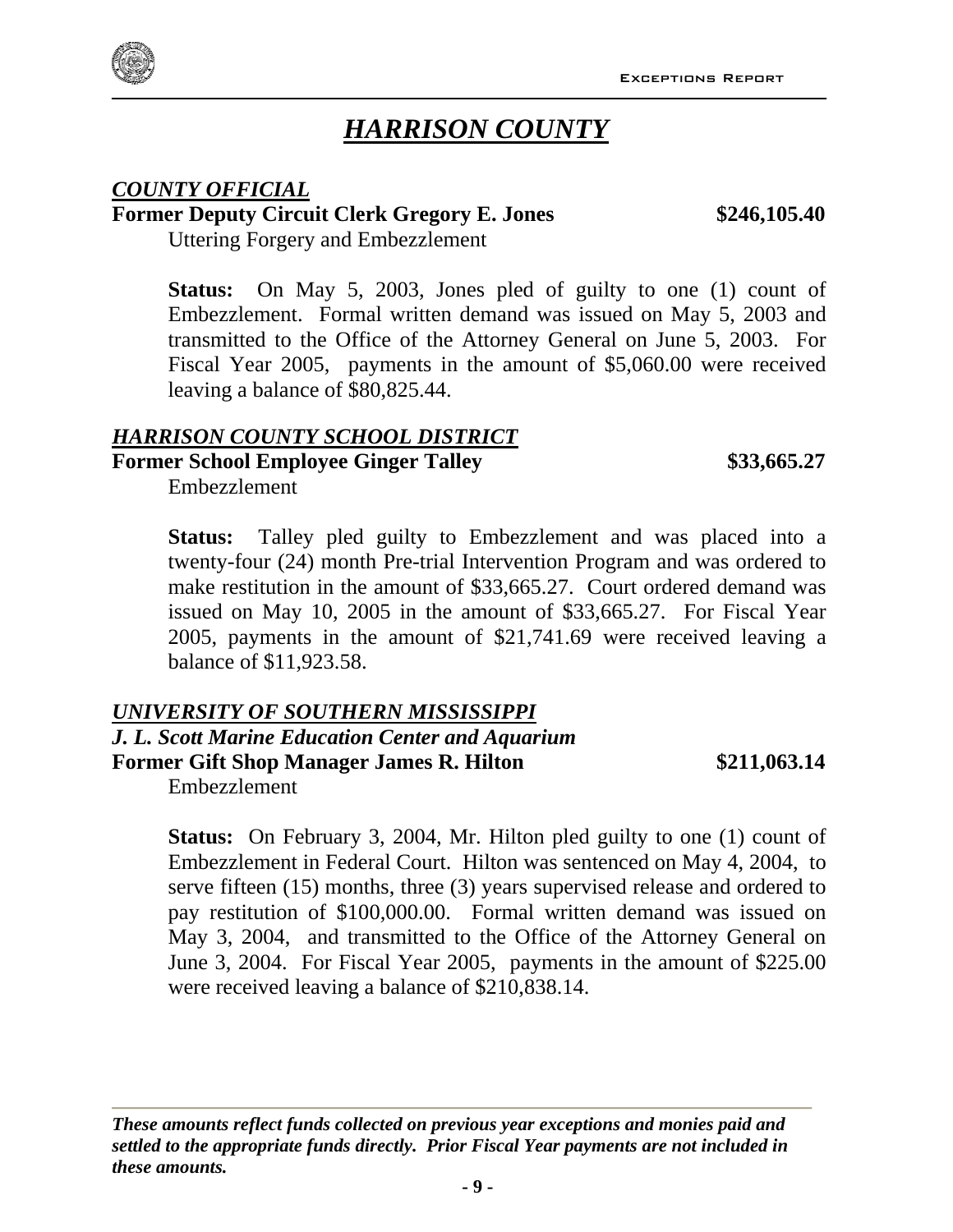#### *These amounts reflect funds collected on previous year exceptions and monies paid and settled to the appropriate funds directly. Prior Fiscal Year payments are not included in these amounts.*

# *HARRISON COUNTY-cont'd*

#### *HARRISON COUNTY DEVELOPMENT COMMISSION*

#### **Former Executive Mike Olivier 66,582.31**  \$6,582.31

Misuse of Public Funds

**Status:** On July 13, 2004, a formal written demand was issued. On August 12, 2004, the demand was paid in full and settled to the appropriate entities.

# *HINDS COUNTY*

#### *JACKSON PUBLIC SCHOOLS*

**Former Principal Karl Twyner** \$26,635.33

Misuse of Public Funds

**Status:** Formal written demand was issued on October 29, 2003, and transmitted to the Office of the Attorney General on December 1, 2003.

| <b>Former Tire Mechanic James E. Carter</b>          | \$83,854.99 |
|------------------------------------------------------|-------------|
| <b>Former Tire Mechanic Jimmy Stewart (Deceased)</b> | \$52,359.33 |
| $Embarz$ lamant                                      |             |

Embezzlement

| transmitted to the Office of the Attorney General on September 18, 2003.  |
|---------------------------------------------------------------------------|
| On November 12, 2004, Carter pled guilty to Embezzlement, and was         |
| sentenced to one (1) year house arrest and restitution of \$2,400.00. For |
| Fiscal Year 2005, payments in the amount of \$51,200.00 were received     |
| leaving a balance of \$32,654.99.                                         |
|                                                                           |

**Status:** Formal written demand was issued on August 18, 2003, and

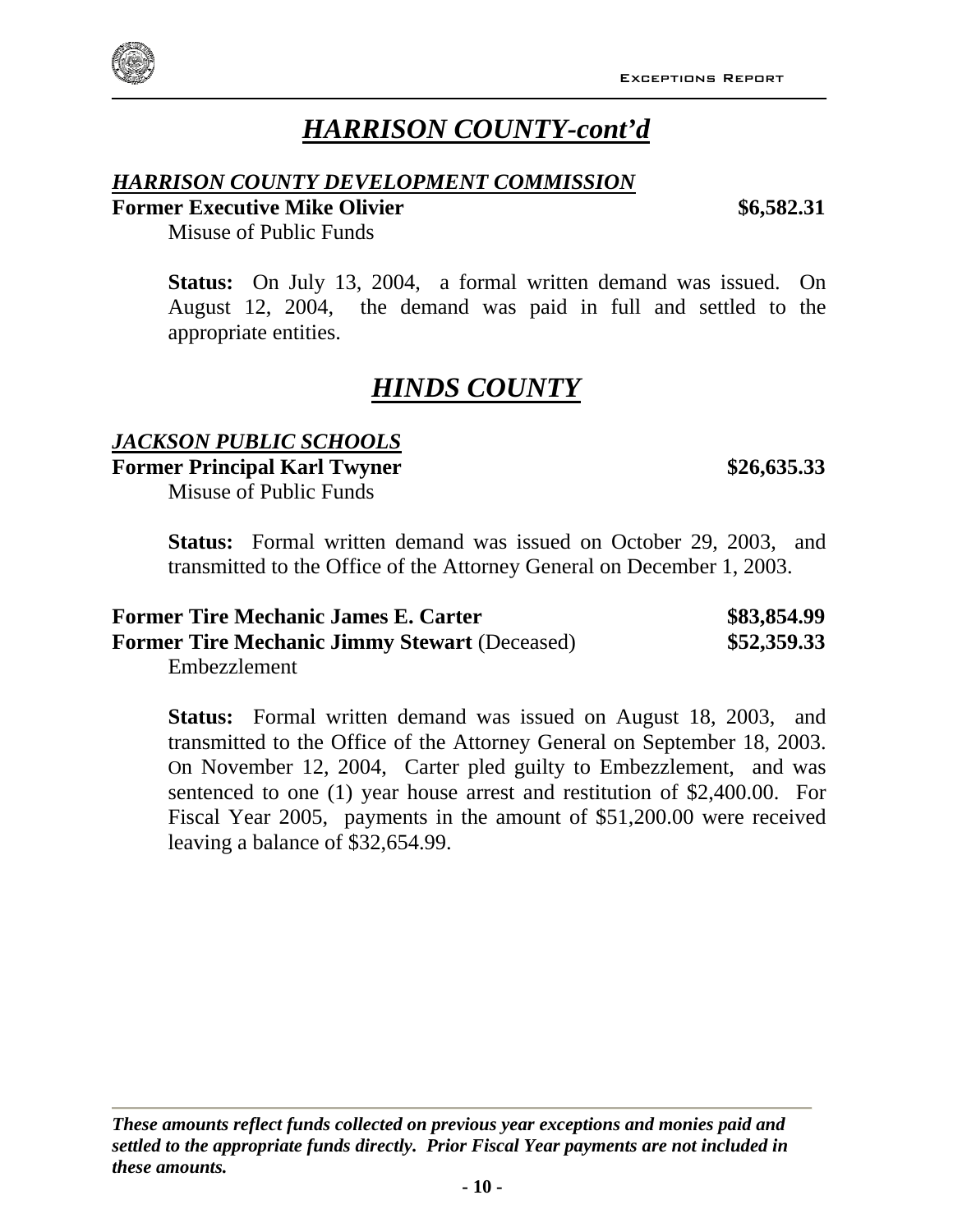

# *HINDS COUNTY-cont'd*

#### *CLINTON PUBLIC SCHOOLS*

#### **Former Junior High Bookkeeper Kim Renee Peel \$28,852.33**

Embezzlement

**Status:** Formal written demand was issued on February 17, 1998, and transmitted to the Office of the Attorney General on April 15, 1998. Peel was sentenced on June 14, 1999, to a five (5) year suspended sentence with restitution to be paid in equal monthly installments. For Fiscal Year 2005, payments in the amount of \$300.00 were received leaving a balance of \$10,202.33.

#### *MS DEPARTMENT OF HUMAN SERVICES TEMPORARY ASSISTANCE FOR NEEDY FAMILIES-SUBGRANTEE*

**Owner of Miss Vera's Daycare Vera Keahey 35,041.93** 

Misuse of Public Funds

**Status:** Paid full and settled to the appropriate entity.

#### *MISSISSIPPI AGRIBUSINESS COUNCIL*

**Former Executive Director Fred Heindl \$168,383.00** 

Embezzlement

**Status:** On May 21, 2002, Heindl pled guilty to Embezzlment. On April 5, 2004, Heindl was ordered to serve from Friday at 6:30 p.m. to Sunday at 6:30 p.m. for one (1) year, at the Hinds County Detention Center and one (1) year probation. Heindl was ordered to repay \$168,383.00. For Fiscal Year 2005, payment in the amount of \$400.00 was received.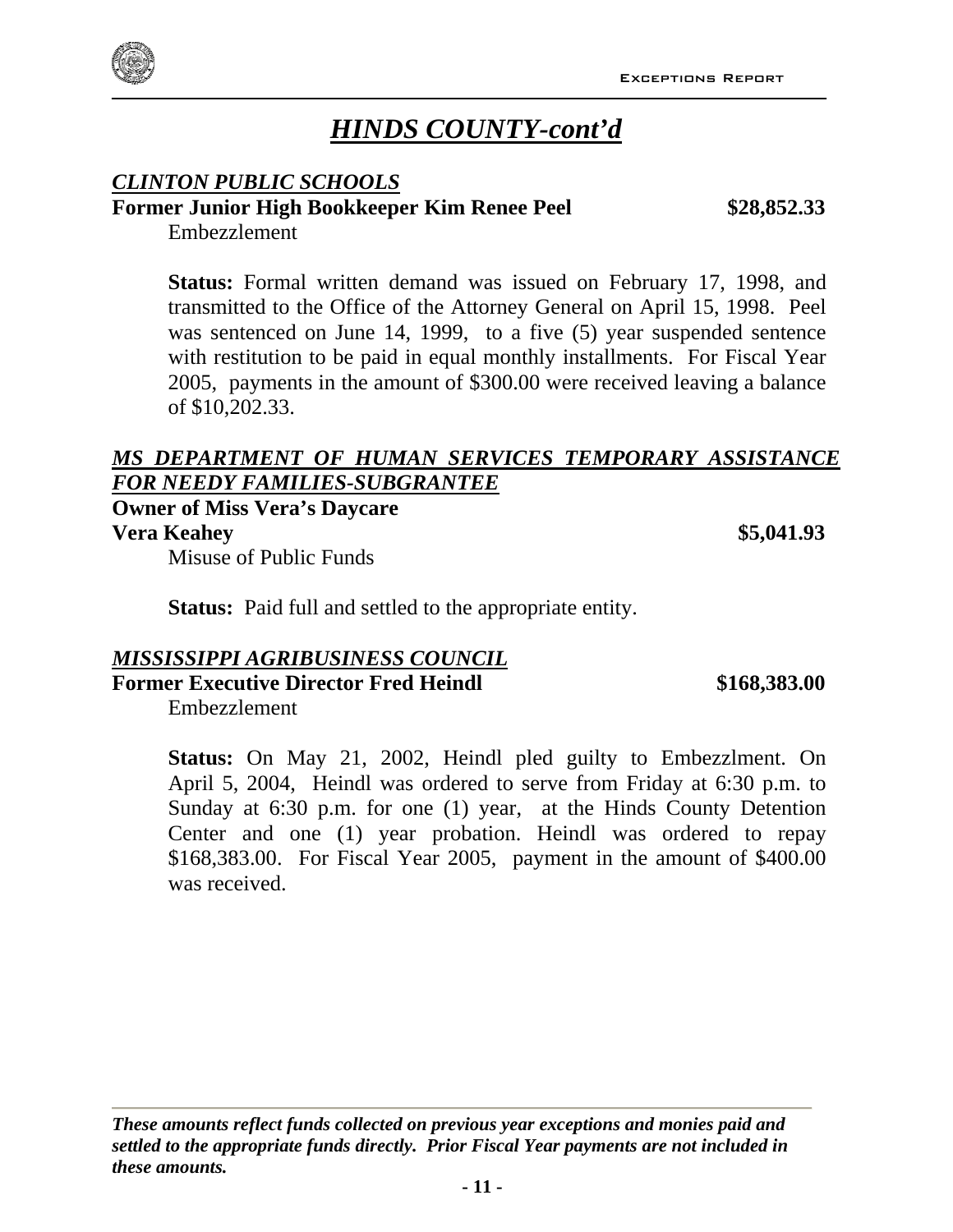# *HINDS COUNTY-cont'd*

#### *MISSISSIPPI AGRIBUSINESS COUNCIL*

#### **Consultant Glenn Patterson**

Money Laundering **\$36,736.00**

**Status:** On March 28, 2005, Patterson was sentenced to serve eighteen (18) months in Federal prison and was ordered to pay restitution in the amount of \$36,736.00. For Fiscal Year 2005, payment in the amount of \$15,000.00 was paid to the United States District Court, Southern District of Mississippi, leaving a balance of \$21,736.00.

# *HOLMES COUNTY*

#### *MUNICIPALITY OF DURANT*

**Former Dispatcher Thawanna Fleming \$12,265.81**

Embezzlement

**Status:** On May 11, 2004, Fleming pled guilty to one (1) count of Embezzlement and to one (1) count of Tampering with Records. Fleming was ordered to pay restitution, to the Municipality of Durant, in the amount of \$490.00. Fleming entered into the Intensive Supervision Program. Formal written demand was issued on February 25, 2005, and transmitted to Office of the Attorney General on April 25, 2005. For Fiscal Year 2005, payments in the amount of \$490.00 were received leaving a balance of \$11,775.81.

#### *MUNICIPALITY OF LEXINGTON*

# **Former City Clerk Pamela Aldridge Williams \$44,304.54**

Embezzlement

**Status:** On May 3, 2005, Williams pled guilty to Embezzlement, and was sentenced to six (6) years at Mississippi Department of Corrections. Williams was placed on three (3) years probation and was ordered to make restitution in the amount of \$12,902.62. For Fiscal Year 2005, the additional court ordered restitution was paid in full and settled to the appropriate entity.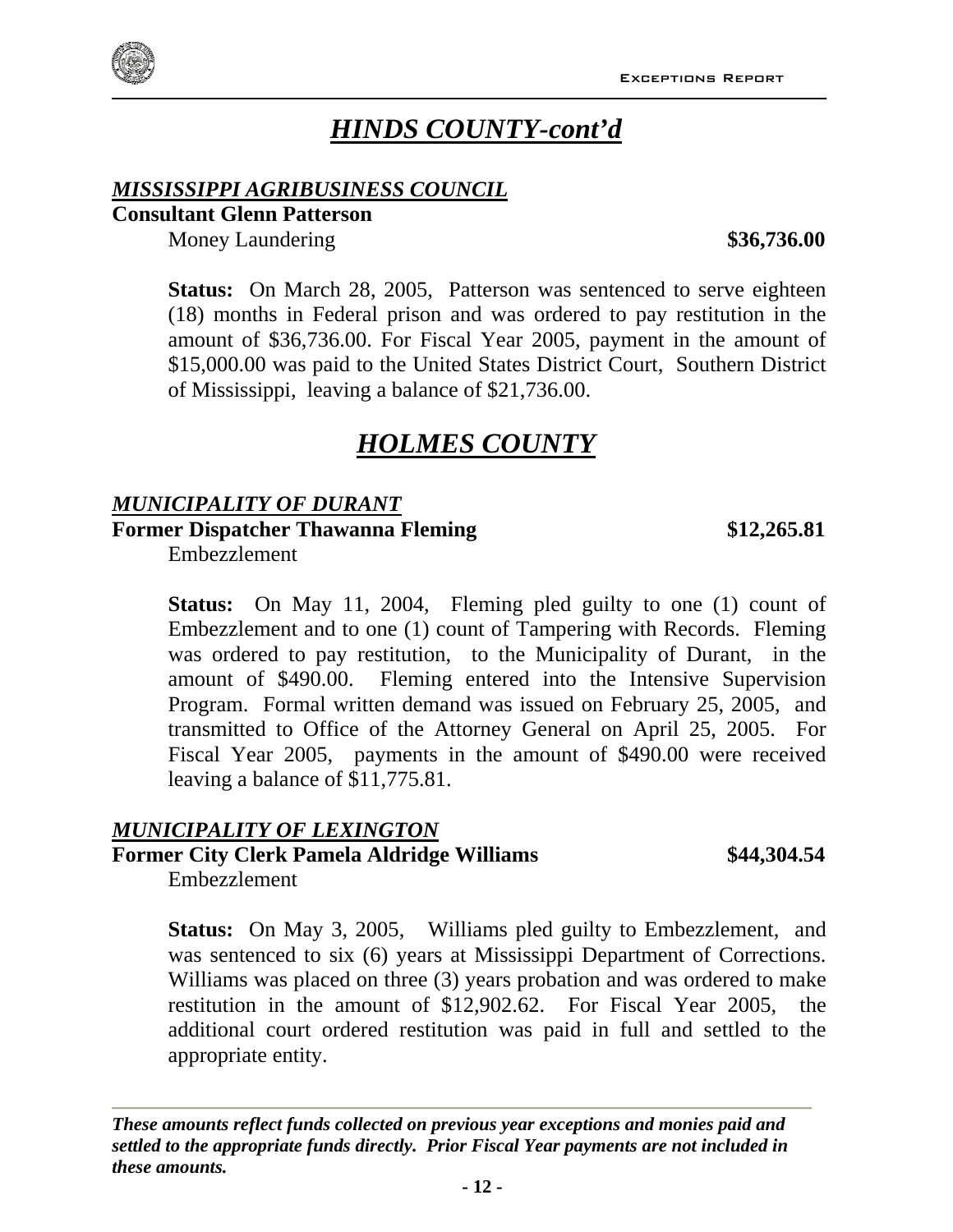Exceptions Report

*HUMPHREYS COUNTY*

**Status:** Paid in full and settled to the appropriate entity.

#### *MUNICIPALITY OF BELZONI*

Exceeded Fee Cap

*COUNTY OFFICIAL*

**Former City Clerk Sandra Marie Ray \$2,412.18**  Failure to Deposit Funds

**Status:** Formal written demand was issued on February 16, 2001, and transmitted to the Office of the Attorney General on March 16, 2001.

#### *ITAWAMBA COUNTY*

#### *COUNTY OFFICIAL*

**Former Supervisor District 2 J. T. Farris \$8,216.80**

Conversion of Public Property to Personal Use

**Status:** Formal written demand was issued on April 3, 2000, and transmitted to the Office of the Attorney General on May 3, 2000.

#### *ITAWAMBA COMMUNITY COLLEGE*

**Former Secretary Kaye Loden** (Deceased) \$214,947.06 Embezzlement

**Status:** As a result of the death of former Secretary Kaye Loden, formal written demand was issued to the bonding company on June 7, 2004, and transmitted to the Office of the Attorney General on July 7, 2004.

**Former Chancery Clerk Lawrence Browder \$13,686.00**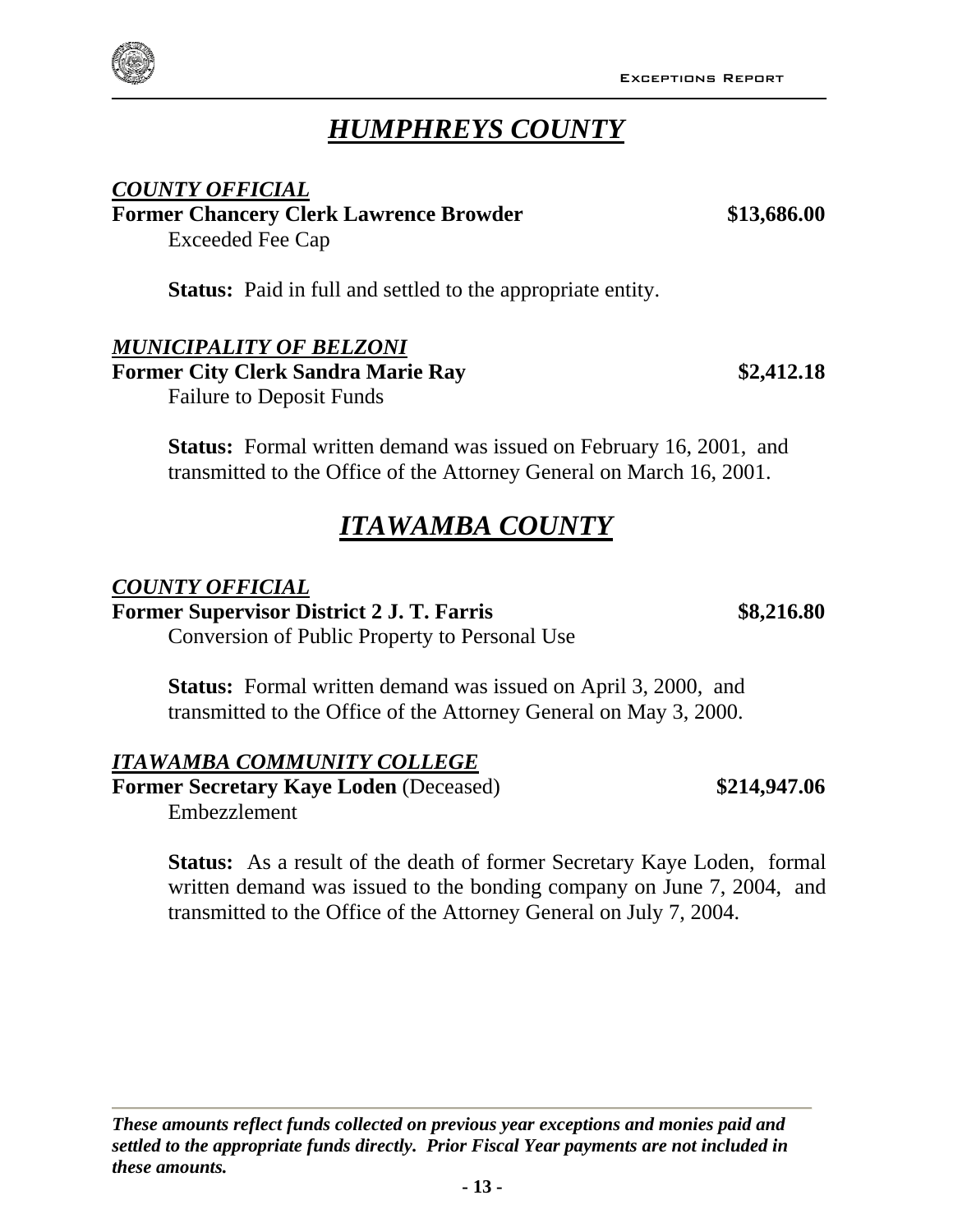

# *JACKSON COUNTY*

#### *COUNTY OFFICIALS* **Former Deputy Tax Collector Jo Ann Hart \$18,459.76**

Embezzlement

**Status:** Formal written demand was issued on June 8, 2004, and transmitted to the Office of the Attorney General on July 8, 2004. On November 23, 2004, Hart pled guilty to Embezzlement and was sentenced to three (3) years probation. Restitution was made prior to sentencing. For Fiscal Year 2005, the balance of \$16,455.39 was paid in full and settled to the appropriate entity.

# **Former Sheriff's Office Bookkeeper Lou Thrash Carnley \$235,572.62**

Embezzlement

**Status:** Formal written demand was issued December 3, 2001, and transmitted to the Office of the Attorney General on January 2, 2002. On January 21, 2003, Carnley pled guilty to Embezzlement. On March 14, 2003, Carnely was sentenced to five (5) years with four (4) years suspended and one (1) year to serve and four (4) years non-supervised probation. Carnely was ordered to pay restitution in the amount of \$178,192.32. For Fiscal Year 2005, payments in the amount of \$2,000.00 were received leaving a balance of \$231,822.62.

#### *MUNICIPALITY OF MOSS POINT*

#### **Former Property Maintenance Supervisor Charles James, Jr. \$3,115.67** Embezzlement

**Status:** James pled guilty to Embezzlement and was sentenced to five (5) years supervised probation, to pay restitution and costs. Formal written demand was issued on May 22, 2000, and transmitted to the Office of the Attorney General on June 22, 2000. For Fiscal Year 2005, payments in the amount of \$348.25 were received leaving a balance of \$1,071.67.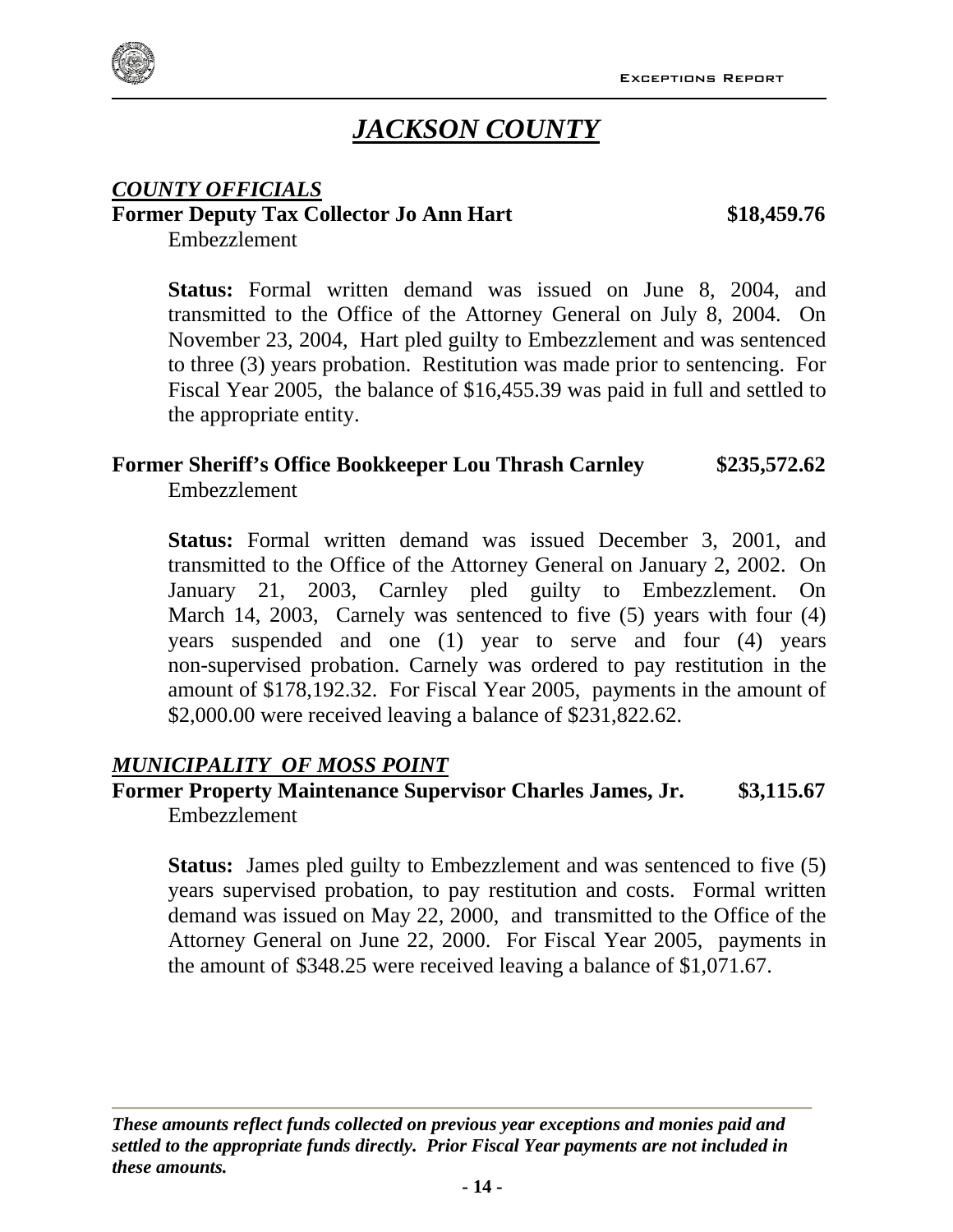

# *JACKSON COUNTY-cont'd*

#### *PASCAGOULA MUNICIPAL SEPARATE SCHOOL DISTRICT*

**Former Athletic Department Secretary Cecilia Stringer \$31,330.50** Embezzlement

**Status:** On May 7, 2004, Stringer was indicted on twelve (12) counts of Embezzlement. Formal written demand was issued on June 8, 2004, and transmitted to the Office of the Attorney General on July 8, 2004.

#### *MOSS POINT SCHOOL DISTRICT*

#### **Former Moss Point High School Bookkeeper Mary Nelson \$38,356.12** Embezzlement

**Status:** On November 19, 2003, a formal written demand was issued, and transmitted to the Office of the Attorney General on December 18, 2003. On August 2, 2004, Nelson pled guilty to three (3) counts of Embezzlement. On August 31, 2004, Nelson was sentenced to one (1) year house arrest and five (5) years post release supervision and restitution of \$14,814.80. For Fiscal Year 2005, payments in the amount of \$2,924.50 were received leaving a balance of \$12,890.30.

# *JEFFERSON COUNTY*

#### *MUNICIPALITY OF FAYETTE*

**Water Department Employee King Anderson \$208.52** 

Work on Private Property

**Status:** Paid in full and settled to the appropriate entity.

# *JEFFERSON DAVIS COUNTY*

*COUNTY OFFICIAL*

**Tax Collector's Bookkeeper/Office Manager Kelley Ross Brown \$13,477.45** 

Missing Funds

**Status:** Formal written demand was issued on January 8, 2004, and transmitted to the Office of the Attorney General on February 9, 2004.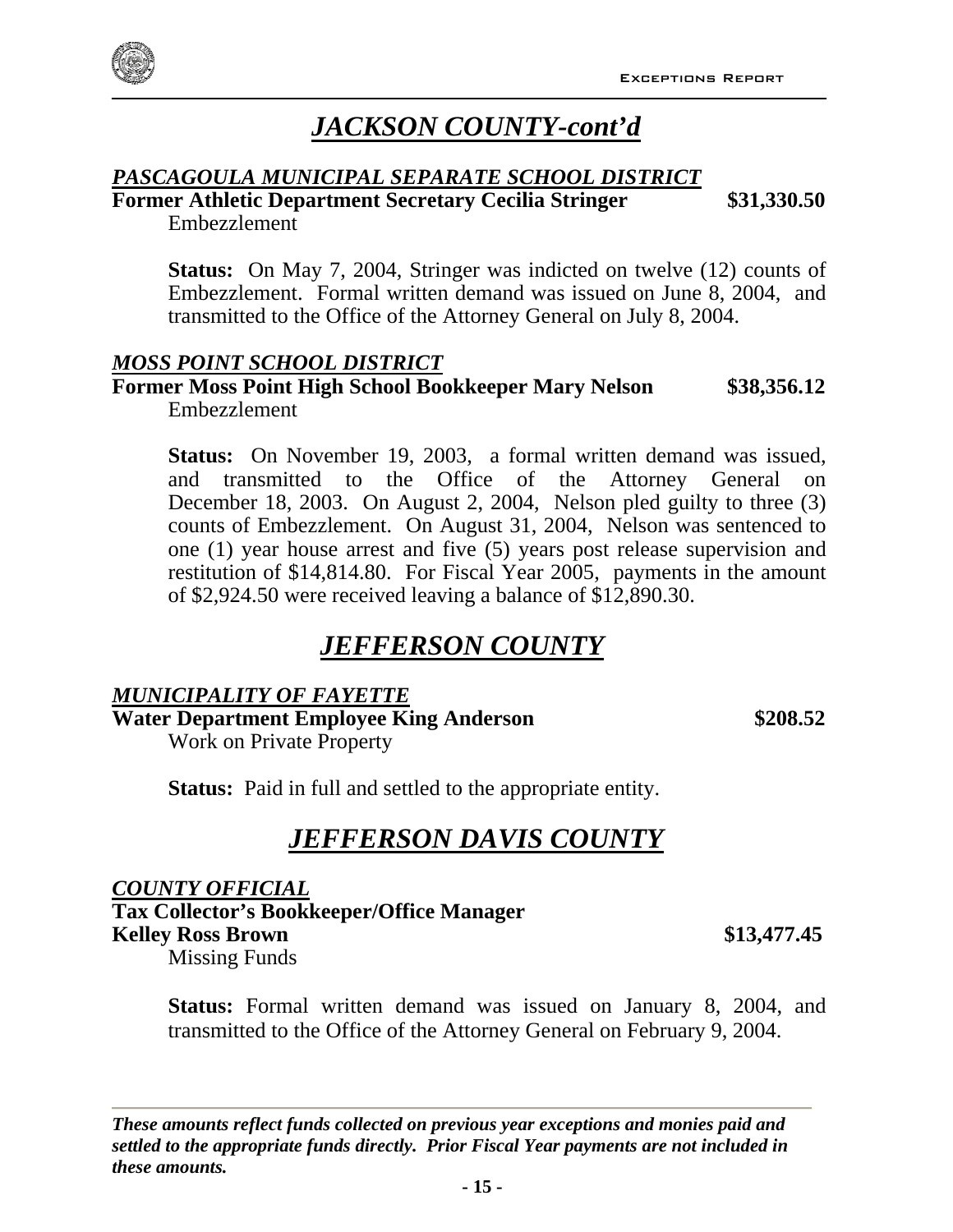

# *JONES COUNTY*

#### *COUNTY OFFICIAL*

#### **Former Dentention Center Nurse Lynette Husband \$52,987.10**

Embezzlement

**Status:** Formal written demand was issued on January 19, 1999, and transmitted to the Office of the Attorney General on February 18, 1999. On December 18, 1998, Husband was sentenced to pay restitution of \$18,000.00. Although the case has been closed by the Office of the Attorney General, the case will be monitored by the Investigative Division for court-ordered restitution payments. For Fiscal Year 2005, payments in the amount of \$2,400.00 were received leaving a balance of \$16,436.50.

#### *JONES COUNTY PUBLIC SCHOOL DISTRICT*

**Former Bookkeeper Gerilyn E. Murphy \$146,235.42**

Uttering Forgery

**Status:** Formal written demand was issued on February 5, 2003, and transmitted to the Office of the Attorney General on March 5, 2003. On December 17, 2003, Murphy pled guilty to forty-nine (49) counts of Uttering Forgery and was sentenced to ten (10) years, with five (5) years house arrest and five (5) years supervised probation. For Fiscal Year 2005, payments in the amount of \$2,040.00 were received leaving a balance of \$4,734.54.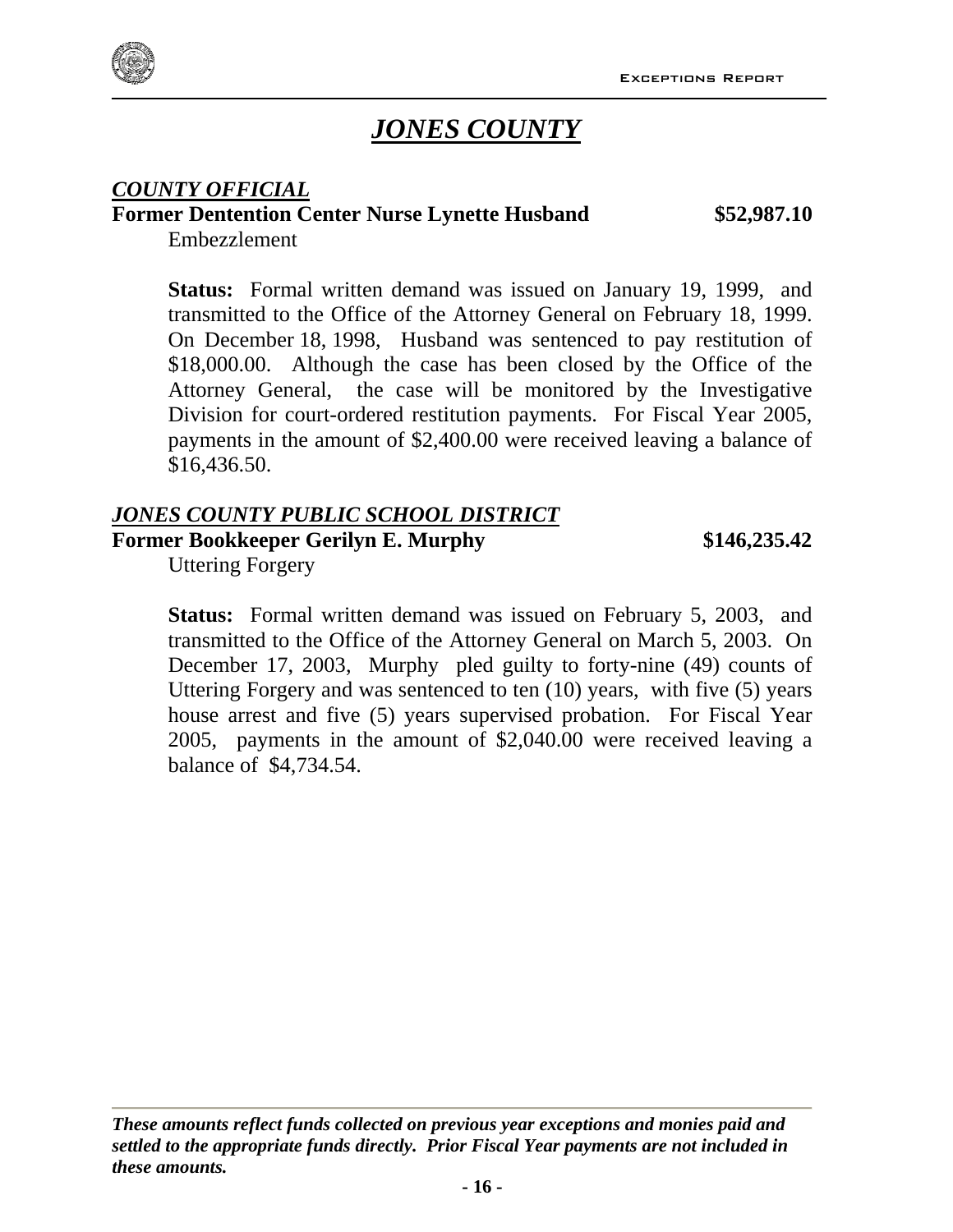# *KEMPER COUNTY*

# *COUNTY OFFICIAL*

**Former Sheriff's Office Bookkeeper Tikisia Ronice Cole \$22,034.00**  Embezzlement

**Status:** Formal written demand was issued on August 20, 2003, and transmitted to the Office of the Attorney General on Septmeber 18, 2003. Cole was sentenced to ten (10) years (suspended) with five (5) years probation. Cole was ordered restitution of \$12,966.50. On October 16, 2003, an indictment was served on Cole for Embezzlement. For Fiscal Year 2005, payments in the amount of \$1,875.00 were received leaving a balance of \$4,734.54.

# *LAMAR COUNTY*

#### *MUNICIPALITY OF PURVIS*

**Former Municipal Court Clerk Patricia Denham \$8,698.15**

Embezzlement

**Status:** On June 11, 2003, Denham pled guilty to Embezzlement and was sentenced to ten (10) years, five (5) years suspended and five (5) years probation. Denham was ordered to pay full restitution in the amount of \$8,698.15. Formal written demand was issued on June 13, 2003, and transmitted to the Office of the Attorney General on July 14, 2003. For Fiscal Year 2005, payments in the amount of \$379.50 were received leaving a balance of \$8,285.64.

# *LAWRENCE COUNTY*

*COUNTY OFFICIAL* **Supervisor District 2 Billy J. Boutwell \$131.99**  Misuse of Public Property

**Status:** Paid in full and settled to the appropriate entity.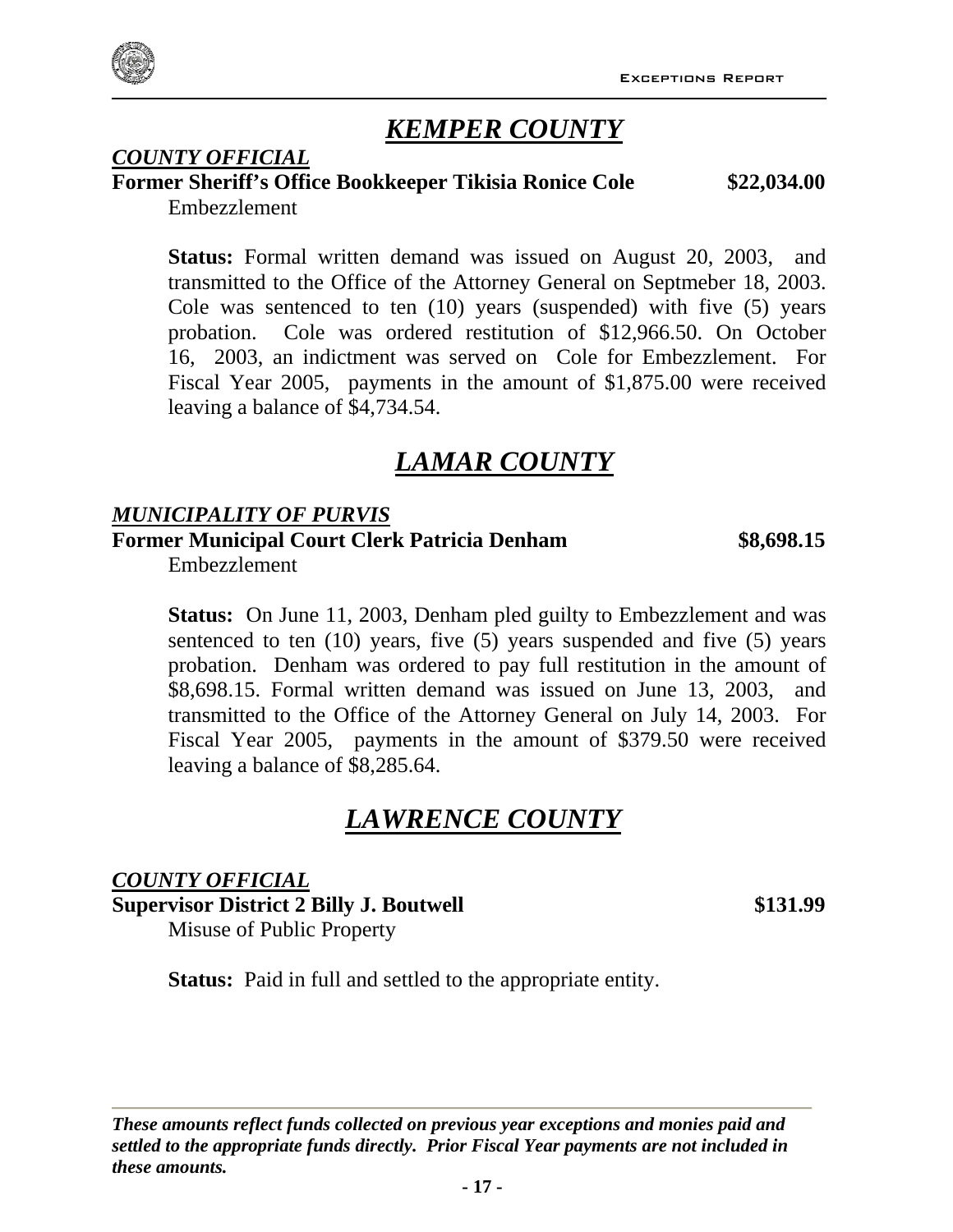# *LAWRENCE COUNTY-cont'd*

### *MUNICIPALITY OF MONTICELLO*

### **Former Deputy City Clerk Theresa Magee Tate \$3,154.50**

Embezzlement

**Status:** October 23, 2002, Tate pled guilty to one (1) count of Embezzlement and was sentenced to five (5) years of non-adjudicated probation. Tate was ordered to pay restitution in the amount of \$1,534.70. Formal written demand was issued on February 25, 2003, and transmitted to the Office of the Attorney General on March 25, 2003. For Fiscal Year 2005, payments in the amount of \$500.00 were received leaving a balance of \$2,173.53.

# *LEAKE COUNTY*

#### *COUNTY OFFICIAL*

**Chancery Clerk Dot Merchant** \$15,492.59

Salary Overpayments

**Status:** Paid in full and settled to the appropriate entity.

## *LEFLORE COUNTY*

#### *COUNTY OFFICIAL*

**Former Justice Court Clerk Alberta B. Longstreet \$400,782.26**

Embezzlement

**Status:** Formal written demand was issued on October 22, 2003, and transmitted to the Office of the Attorney General on November 21, 2003. On December 16, 2003, Longstreet pled guilty to one (1) count of Tax Evasion in Federal Court. On April 30, 2004, in the Leflore County Circuit Court Longstreet pled guilty to the charge of Embezzlement and was sentenced to four (4) years, serving one (1) year and one (1) day, and three (3) years of supervised probation. This sentence shall run concurrent with the federal sentencing.

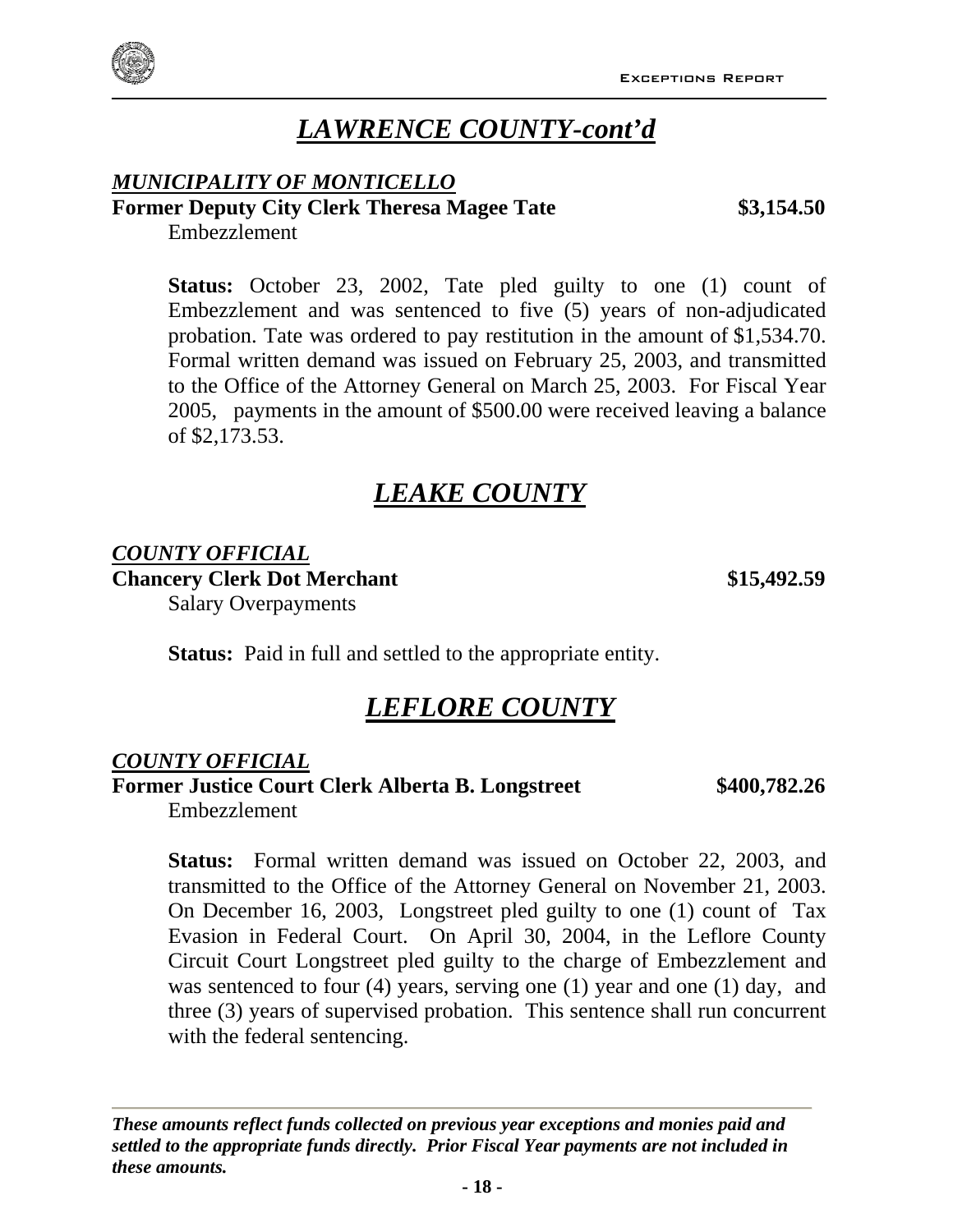# *LEFLORE COUNTY-cont'd*

#### *MISSISSIPPI VALLEY STATE UNIVERSITY*

**Former Assistant Professor Rosetta Harris \$28,320.00**

Misuse of Public Funds

**Status:** Formal written demand was issued on February 12, 2002, and transmitted to the Office of the Attorney General on March 12, 2002.

# *LINCOLN COUNTY*

# *COUNTY OFFICIAL* **Former Deputy Justice Court Clerk Lovie McCoy \$9,150.80**

Embezzlement

**Status:** McCoy plead guilty to one (1) count of Embezzlement and was sentenced to five (5) years to serve, suspended five (5) years and placed on probation for five (5) years. McCoy was ordered to pay restitution of \$9,150.80. Formal written demand was issued on February 22, 2005, and transmitted to the Office of the Attorney General on March 28, 2005. Paid in full and settled to the appropriate entity.

#### *NEW SITE VOLUNTEE FIRE DEPARTMENT*

**Former Treasurer Andrea Grammar \$29,746.05**

Embezzlement and Uttering Forgery

**Status:** Grammar pled guilty to Embezzlement and two (2) counts of Uttering Forgeries and was sentenced to seven (7) years on each count to run concurrently, suspended with five (5) years probation. Grammar was ordered to pay restitution of \$24,541.71. For Fiscal Year 2005, payment in the amount of \$6,000.00 was received leaving a balance of \$12,888.00.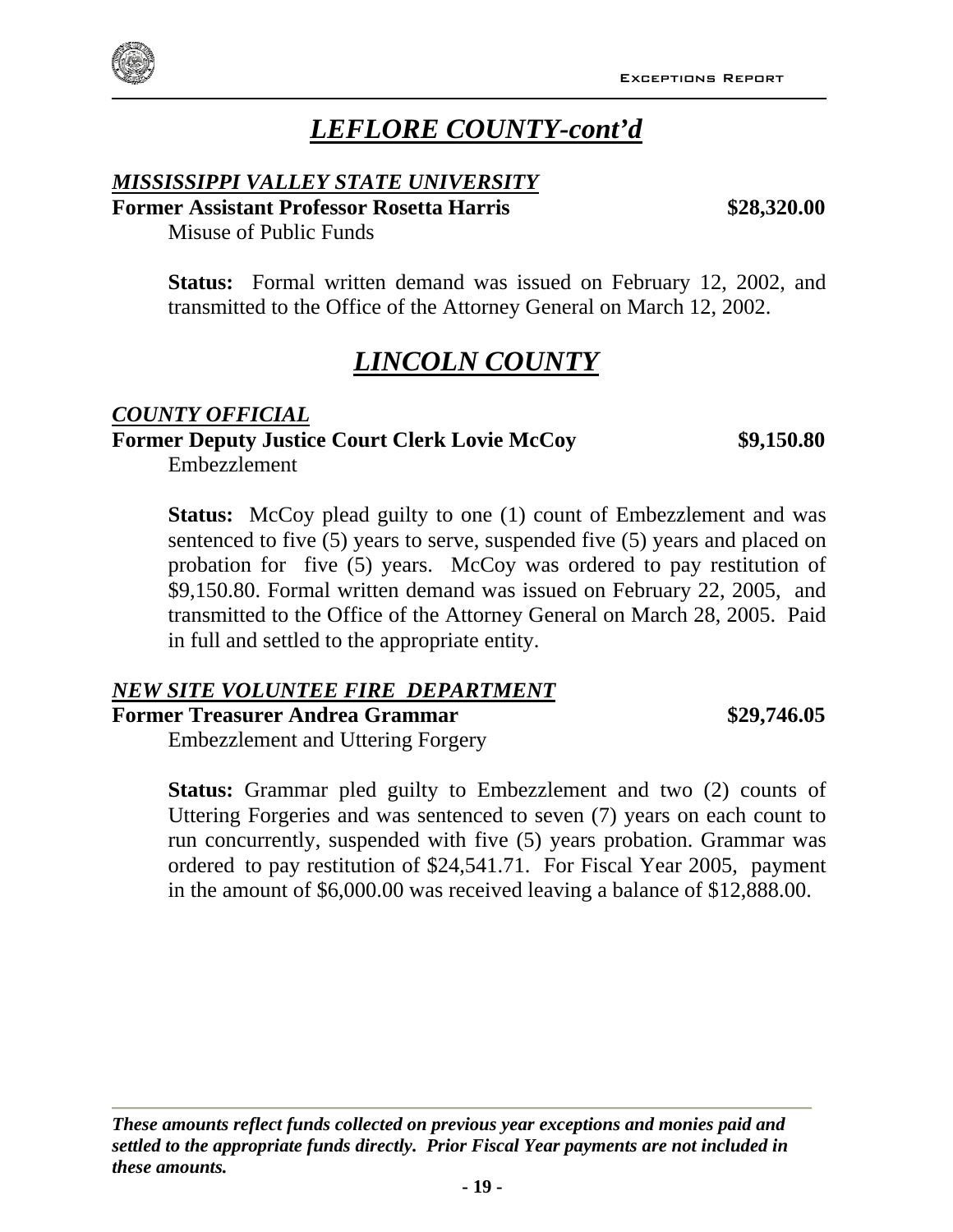

# *LOWNDES COUNTY*

#### *COUNTY OFFICIALS*

| Former Supervisor District 1 Walton O. Willis      | \$10,324.33 |
|----------------------------------------------------|-------------|
| Former Supervisor District 1 Mitchel Wiggins       | \$14,870.08 |
| <b>Former Supervisor District 2 Dwight Colson</b>  | \$10,324.33 |
| Former Supervisor District 2 Artis H. Neal         | \$12,286.10 |
| Former Supervisor District 3 Johnny M. McCrary     | \$5,599.73  |
| Former Superviosr District 3 J.L. Williams         | \$14,870.08 |
| <b>Former Supervisor District 4 Joe Brooks</b>     | \$12,286.10 |
| <b>Former Supervisor District 4 Murray Anthony</b> | \$10,324.33 |
| <b>Supervisor District 5 Leroy Brooks</b>          | \$25,194.40 |
| $M_{\text{cusp}}$ of $\text{D}_v$ kko $\text{D}_v$ |             |

Misuse of Public Funds

**Status:** Formal written demand was issued on September 24, 2004, and transmitted to the Office of the Attorney General on October 25, 2004.

#### **Supervisor District 5 Leroy Brooks \$5,220.14**

Unit System Violation

**Status:** Formal written demand was issued on February 10, 2004, and transmitted to Office of the Attorney General on March 10, 2004.

#### *LOWNDES COUNTY SCHOOL DISTRICT*

**School Board Member Jacqueline Gray \$1,226.98** 

Unauthorized Fees

**Status:** Paid in full and settled to the appropriate entity.

## *MADISON COUNTY*

#### *COUNTY OFFICIAL*

Road Manager Prentiss Guyton **\$1,663.88** 

Work on Private Property

**Status:** Paid in full and settled to the appropriate entity.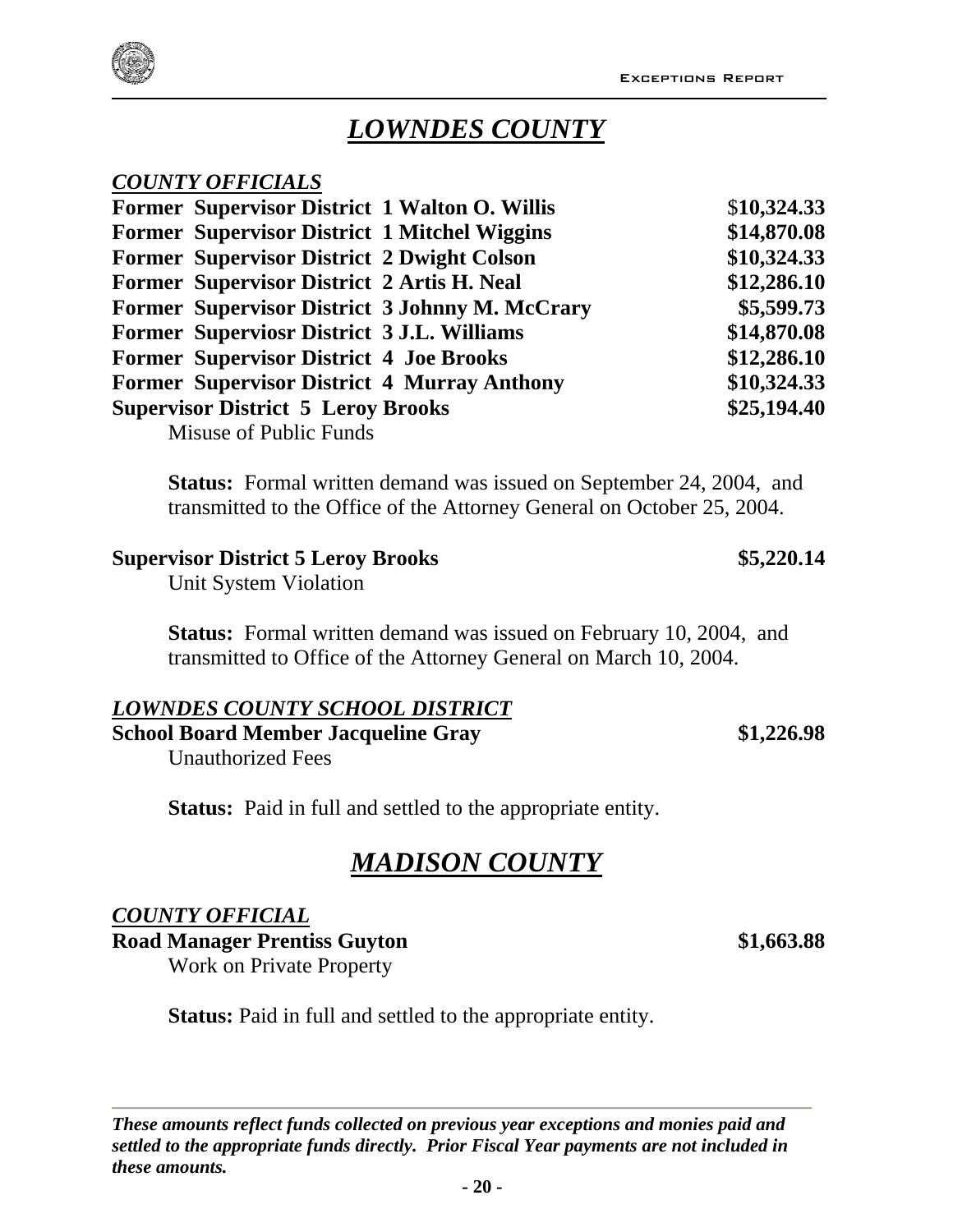

#### *COUNTY OFFICIAL* **Supervisor District 3 Keith Taylor \$1,242.16**  Misuse of Public Property

**Status:** Paid in full and settled to the appropriate entity.

#### *HOLLY SPRINGS TOURISM AND RECREATIONAL FACILITY BUREAU* **Former Executive Director Sandy Stovall**  $$125,798.40$

**Status:** Formal written demand was issued on September 20, 2001, and transmitted to the Office of the Attorney General on October 19, 2001. Stovall pled guilty to Embezzlement and was sentenced to ten (10) years, with eight (8) years suspended and two (2) years to serve. Stovall was ordered to pay restitution of \$116,355.56. For Fiscal Year 2005, payments in the amount of \$1,068.62 were received leaving a balance of \$97,288.48.

# *NEWTON COUNTY*

#### *COUNTY OFFICIALS*

Embezzlement

**Former Deputy Tax Collector Velinda Craven \$119,126.53** Embezzlement

**Status:** Formal written demand was issued on January 3, 2001, and transmitted to the Office of the Attorney General on February 5, 2001. Craven pled guilty to Embezzlement and was ordered to pay restitution of \$20,000.00. For Fiscal Year 2005, payments in the amount of \$6,706.37 were received leaving a balance of \$77,852.98.

#### **Circuit Clerk Rodney Bounds \$1,008.16**  Unauthorized Fees

**Status:** Paid in full and settled to the appropriate entity.

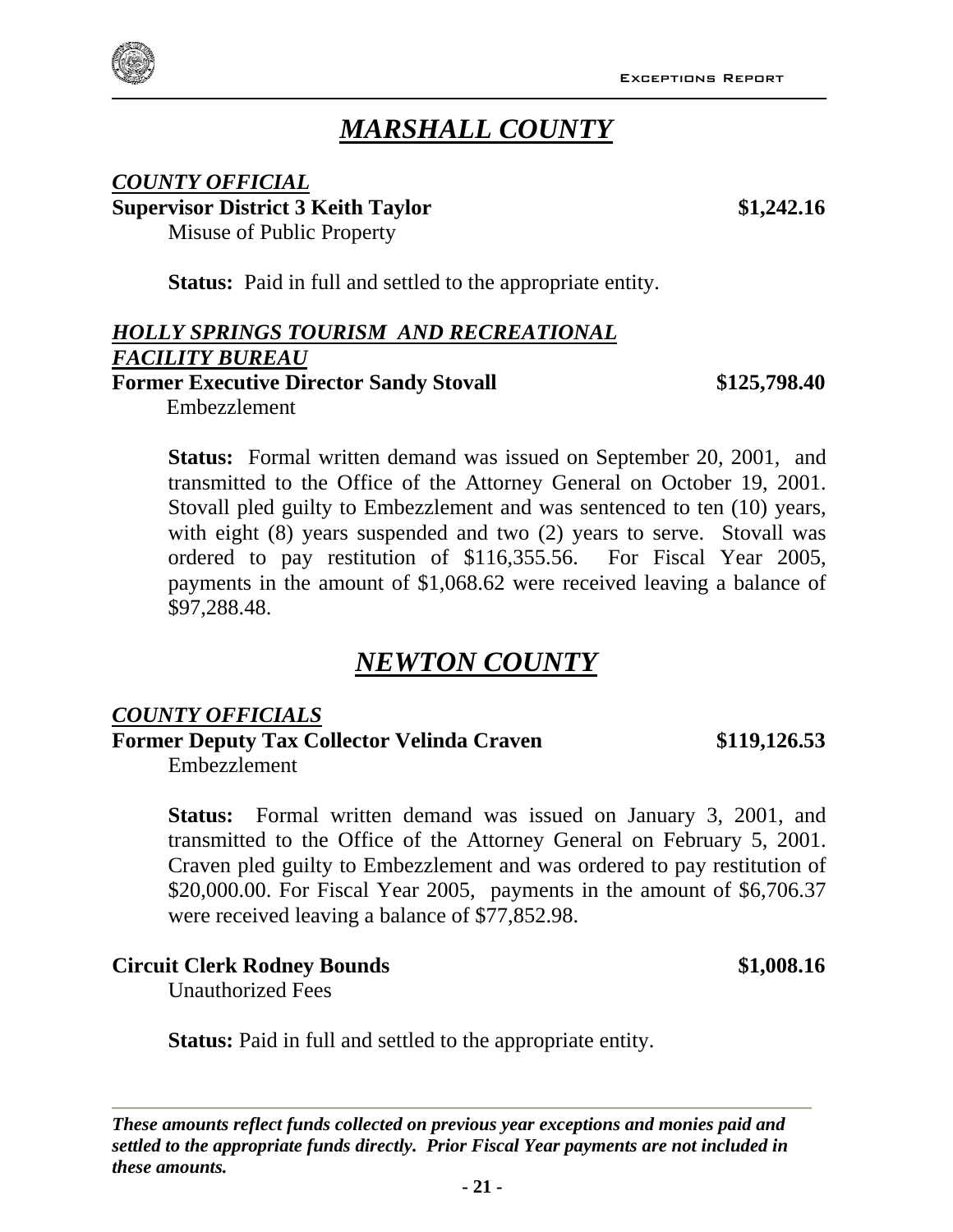# *NEWTON COUNTY-cont'd*

#### *NEWTON COUNTY PUBLIC SCHOOLS*

**Superintendent Billy Pierce \$1,314.80** 

Misuse of Public Property

**Status:** Paid in full and settled to the appropriate entity.

#### *EAST CENTRAL COMMUNITY COLLEGE*

**Former Bookstore Manager Wanda Sessions \$13,350.93** Embezzlement

**Status:** Formal written demand was issued on September 29, 2003, and transmitted to the Office of the Attorney General on October 29, 2003. For Fiscal Year 2005, payments in the amount of \$9,331.59 were received leaving a balance of \$4,019.34.

# *NOXUBEE COUNTY*

*COUNTY OFFICIAL* **Former Supervisor District 3 George Robinson \$179.76** Work on Private Property

**Status:** Paid in full and settled to the appropriate entity.

# *OKTIBBEHA COUNTY*

#### *COUNTY OFFICIAL*

**Former Chancery Clerk's Office Bookkeeper Angela Griffing \$3,371.29** Embezzlement

**Status:** On July 10, 2003, Griffing was indicted on one (1) count of Embezzlement. Formal written demand was issued on July 15, 2003, and transmitted to the Office of the Attorney General on August 15, 2003.

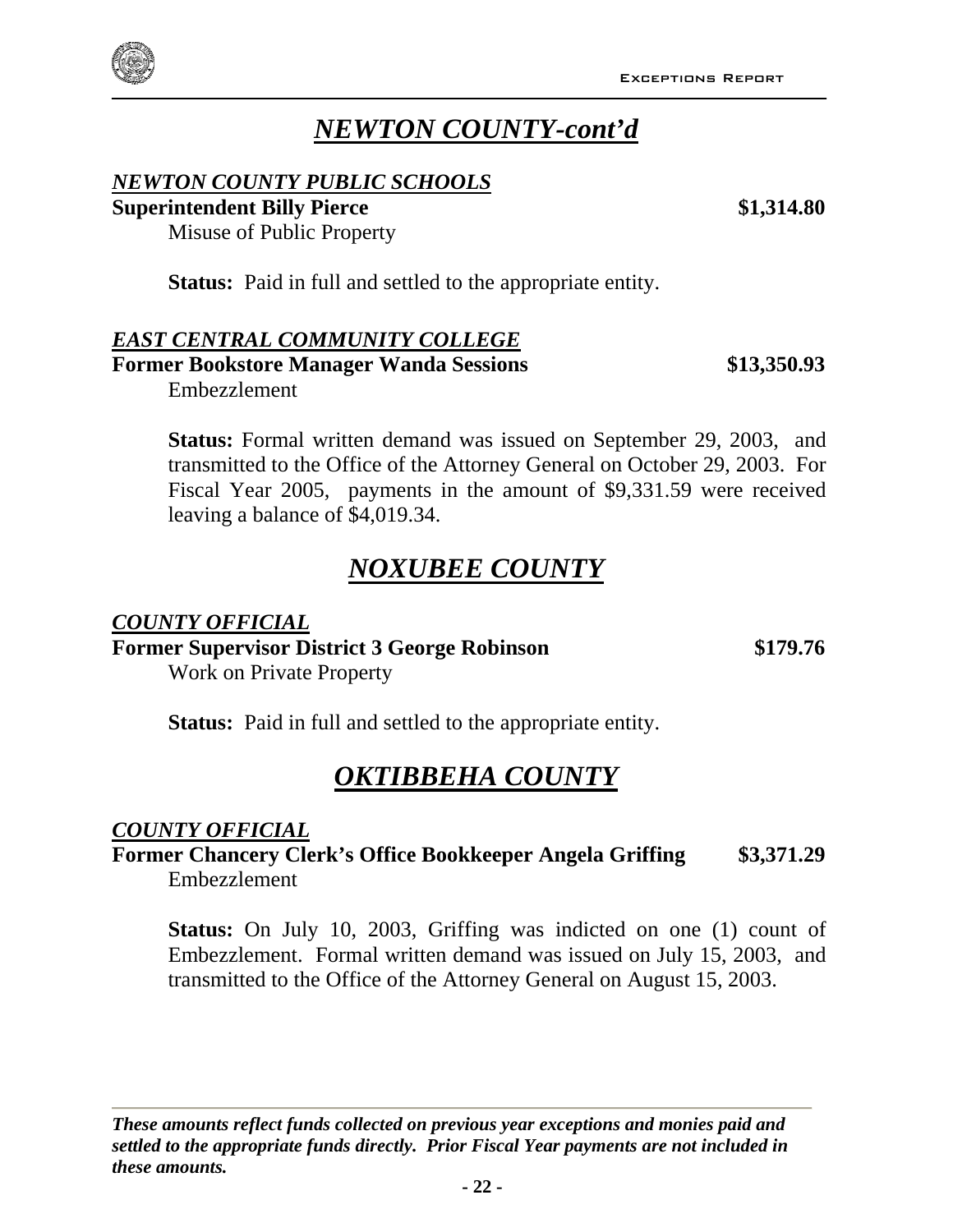# *OKTIBBEHA COUNTY-cont'd*

#### *MUNICIPALITY OF STARKVILLE* **Former Fire Chief Willie Johnson \$7,510.95**

Misuse of Public Funds and Unauthorized Payment of Salary

**Status:** Formal written demand was issued on February 23, 1998, and transmitted to the Office of the Attorney General on April 10, 1998. Johnson was found guilty on November 6, 2000, and was sentenced to three (3) years suspended, three (3) years probation. For Fiscal Year 2005, the remaining balance is \$6,918.56.

#### *MISSISSIPPI STATE UNIVERSITY*

#### **Former Housing Business Manager Danny Oswalt \$132,636.24**

Embezzlement

Embezzlement

**Status:** Formal written demand was issued on August 31, 2001, and transmitted to the Office of the Attorney General on October 1, 2001. On February 5, 2002, Oswalt pled guilty to Embezzlement. On April 15, 2002, Oswalt was sentenced to serve five (5) years with five (5) years probation and was ordered to pay restitution of \$116,889.82. For Fiscal Year 2005, payments in the amount of \$1,670.00 were received leaving a balance of \$13,165.12. Although the case has been closed by the Office of the Attorney General, it will be monitored by the Investigative Division.

#### **Former University Print Shop Clerk Lisa Lindsey \$59,428.71**

**Status:** Formal written demand was issued on January 17, 2003, and transmitted to the Office of the Attorney General on February 10, 2003. On July 31, 2003, Lindsey pled guilty one (1) count of Embezzlement and was sentenced to serve ten (10) years with five (5) years suspended on supervised probation. The court ordered Lindsey to pay restitution in the amount of \$59,428.71. For Fiscal Year 2005, payments in the amount of \$43,708.46 were received leaving a balance of \$15,720.25.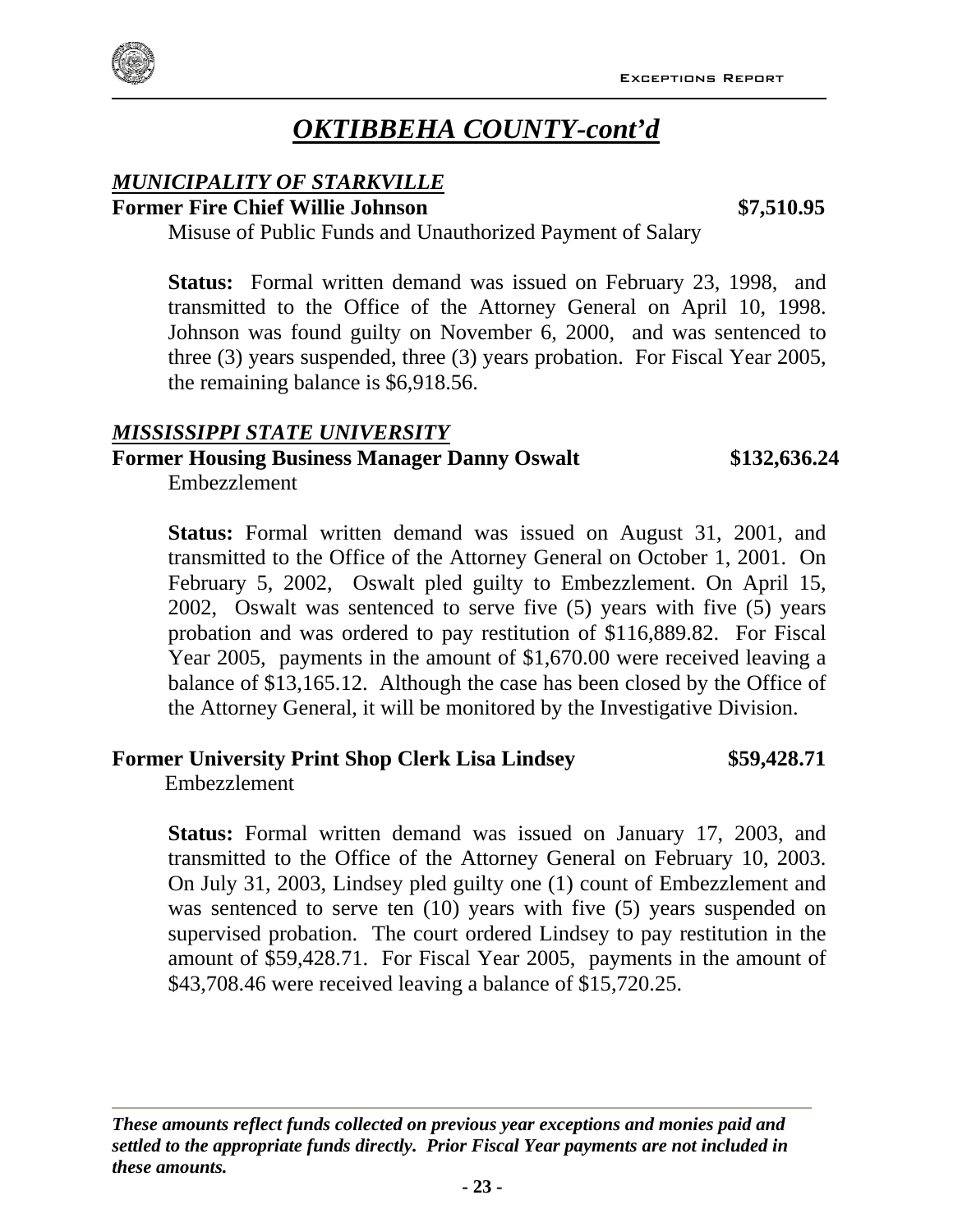

# *PEARL RIVER COUNTY*

#### *COUNTY OFFICIALS*

**Former Sheriff Dan C. McNeil, Jr. 635,544.03** 

Liable for Recovery of Public Funds

#### **Former Sheriff's Dispatch Supervisor Mrs. Gloistine Taylor Travis**

False Statement and Representation

**Status:** Formal written demand was issued on June 29, 2001, and transmitted to the Office of the Attorney General on July 30, 2001. Travis pled guilty to two (2) counts of False Statement and Representation on September 1, 2000. On November 14, 2000, Travis was sentenced to five (5) years, to run concurrent, and was ordered to pay restitution of \$19,196.34. For Fiscal Year 2005, payments in the amount of \$6,725.00 were received leaving a balance of \$21,967.03.

#### **Former Deputy Tax Collector Sonya Bender \$22,819.94**

Embezzlement

**Status:** On January 10, 2003, a formal demand was issued on Bender and transmitted to the Office of the Attorney General on February 10, 2003. Bender signed a waiver of indictment and entered as plea of guilty. Bender was sentenced to non-adjudicated five (5) year probation and restitution of \$22,819.94. In Fiscal Year 2005, the remaining balance of \$803.94 was paid and settled to the appropriate entity.

#### *PEARL RIVER COUNTY PUBLIC SCHOOLS*

#### **Former Director Theresa Campbell \$20,335.07**

Embezzlement

**Status:** On April 18, 2005, Campbell entered a plea of guilty to Embezzlement. On June 3, 2005, an order of non-adjudication was issued, for five (5) years, pending completion of terms of the court, including restitution of \$20,335.07. On June 9, 2005, a formal written demand was issued on Campbell.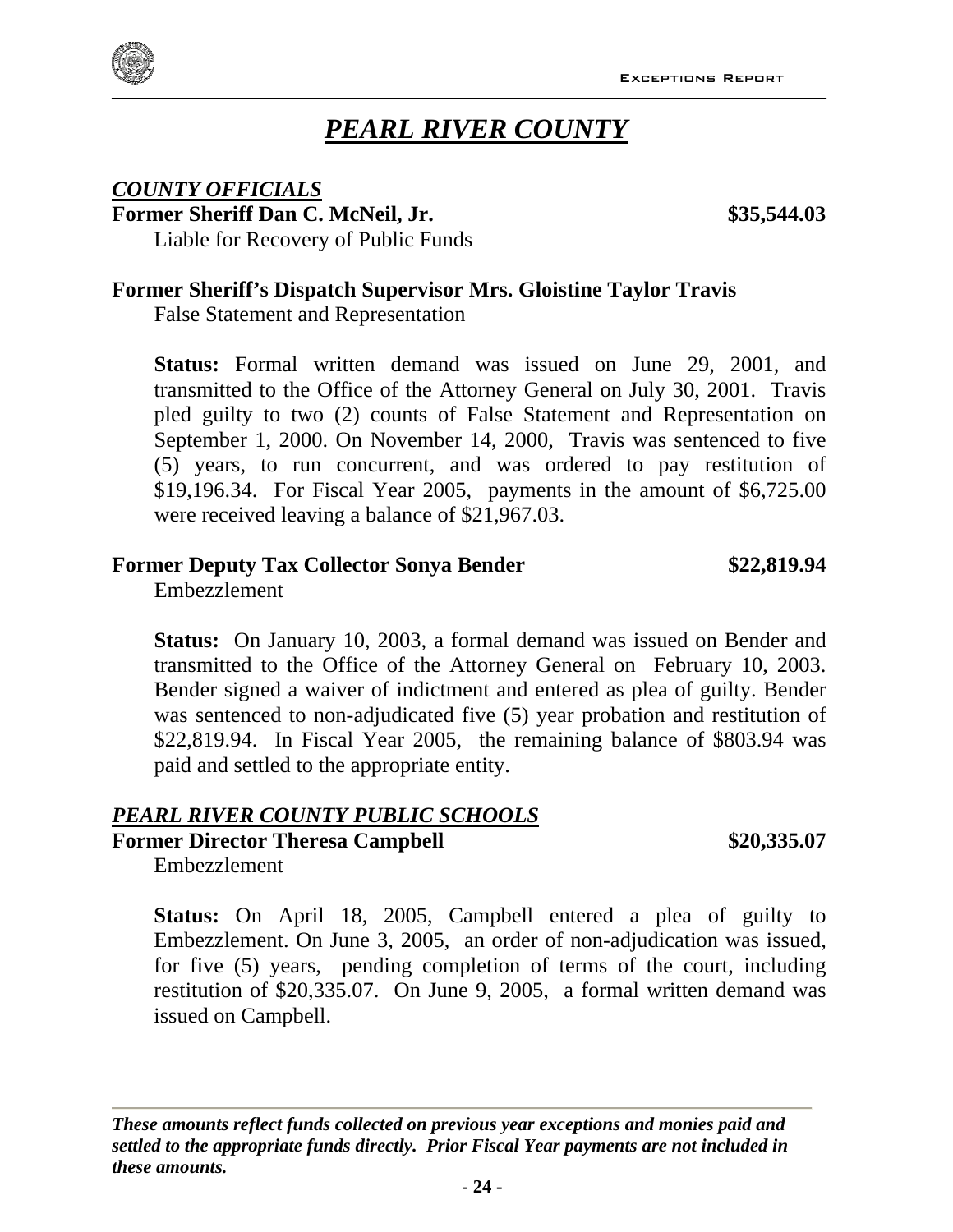# *PEARL RIVER COUNTY-cont'd*

#### *PEARL RIVER COMMUNITY COLLEGE*

**Former Director of Grants and Research** 

**Dr. Elizabeth B. Burchell \$1,618.68** 

Falsification of Records

**Status:** Paid in full and settled to the appropriate entity.

# *PIKE COUNTY*

#### *COUNTY OFFICIAL* **Former Sheriff Fred Johnson** \$4,505.97 Missing Equipment

**Status:** Paid in full and settled to the appropriate entity.

#### *MUNICIPALITY OF MAGNOLIA*

**Former City Clerk Donjurea "Donna" Jordan \$4,259.64** 

Misuse of Public Funds

**Status:** Jordan agreed to pay \$4,259.64. For Fiscal Year 2005, payments in the amount of \$1,618.05 were received from Jordan. Investigation is ongoing.

# *PONTOTOC COUNTY*

#### *MS DEPARTMENT OF HUMAN SERVICE TEMPORARY ASSISTANCE FOR NEEDY FAMILIES-SUBGRANTEE*

#### **Director of Avenues for Healing \$5,903.72 Sandra Moss**

Embezzlement

 **Status:** On July 19, 2004, Moss pled guilty to Embezzlement and was placed on unsupervised probation for five (5) years. Moss was ordered to pay restitution of \$5,903.72. Moss was sentenced to five (5) years probation for Embezzlement.Paid in full and settled to the appropriate entity.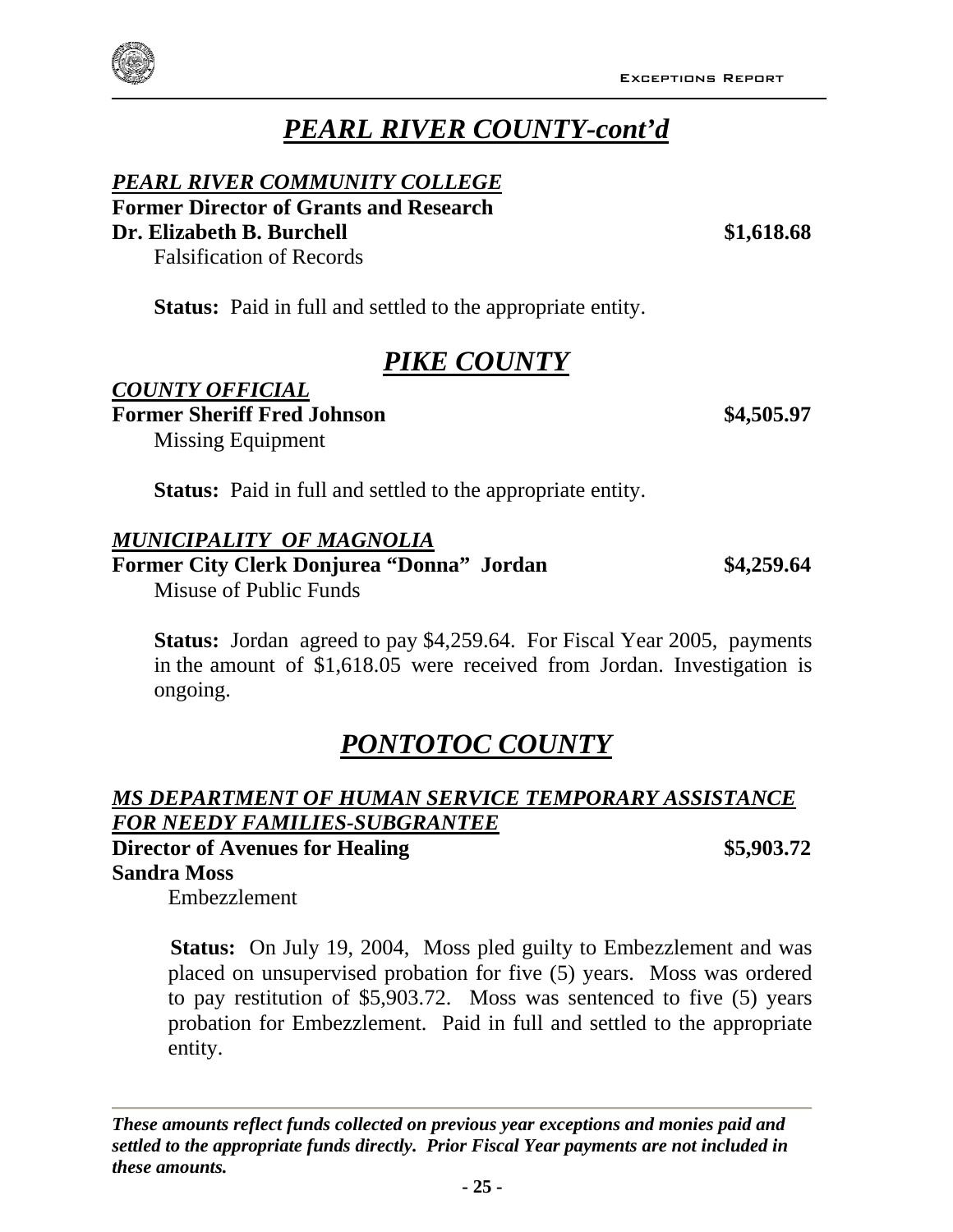# *PRENTISS COUNTY*

### *COUNTY OFFICIALS* **Former Sheriff Jerry C. "Bud" Michael \$7,084.09**

Embezzlement

**Status:** Formal written demand was issued on April 19, 2000, and transmitted to the Office of the Attorney General on May 19, 2000. Michael pled guilty and is currently serving fifty-nine (59) months in a Federal Correctional Facility.

# *QUITMAN COUNTY*

#### *MUNICIPALITY OF SLEDGE*

**Former Police Chief Lenwood Smith \$2,897.70** 

Embezzlement

**Status:** On August 2, 1999, Smith pled guilty to Embezzlement and was sentenced to five (5) years with four (4) suspended. Smith was ordered to pay restitution in the amount of \$1,622.00. Formal written demand was issued on September 5, 2001, and transmitted to Office of the Attorney General on October 5, 2001.

# *STONE COUNTY*

*COUNTY OFFICIAL* **Former Comptroller/Deputy Chancery Clerk Lisa Kay Baggett** \$8,928.59

Embezzlement

**Status:** Baggett was sentenced to five (5) years, suspended, with two (2) years probation, and ordered to pay restitution of \$4,276.00. On January 3, 2001, a formal written demand was issued and transmitted to the Office of the Attorney General on February 3, 2001. For Fiscal Year 2005, the remaining balance is \$4,652.59.

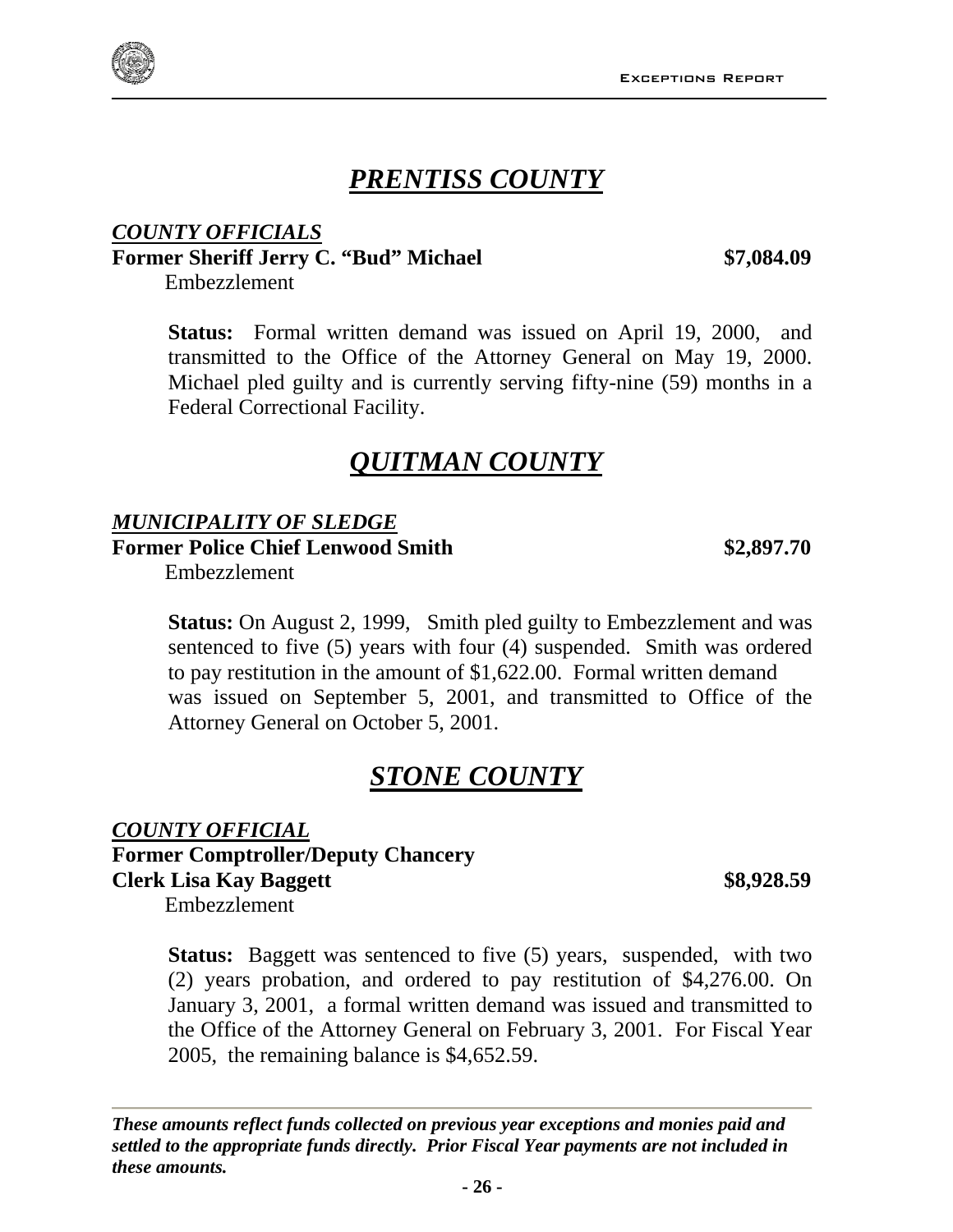

# *SUNFLOWER COUNTY*

#### *COUNTY OFFICIAL* **Former Tax Collector Anna Addison Langston \$164,178.49**

Alteration of Records and Embezzlement

**Status:** Langston pled guilty to Alteration of Records and Embezzlement and was sentenced to five (5) years house arrest, five (5) years probation and was ordered to pay restitution, to Sunflower County, in the amount of \$97,766.67. On March 10, 2005, a formal written demand was issued and transmitted to the Office of the Attorney General on April 11, 2005. Paid in full and settled to the appropriate entity.

# *TALLAHATCHIE COUNTY*

#### *CASCILLIA VOLUNTEER FIRE DEPARTMENT*

**Former Fire Chief Andy Lott** \$14,241.71

Embezzlement

**Status:** On May 5, 2005, Lott pled guilty to Embezzlement. Lott was sentenced to ten (10) years, suspended, with five (5) years probation. Lott was ordered to pay restitution of \$14,241.71. For Fiscal Year 2005, payments in the amount of \$7,026.85 were received leaving a balance of \$7,214.86.

# *TATE COUNTY*

#### *INDEPENDENCE VOLUNTEER FIRE DEPARTMENT*

#### **Former Fire Chief Vernon Criswell \$17,503.56**

Embezzlement

**Status:** On April 8, 2005, Criswell pled guilty to two (2) counts of Embezzlement. Criswell was ordered to pay restitution of \$37,687.47. On April 26, 2005, a formal written demand was issued and transmitted to the Office of the Attorney General on May 26, 2005. For Fiscal Year 2005, payments in the amount of \$10,000.00 were received leaving a balance of \$7,503.56.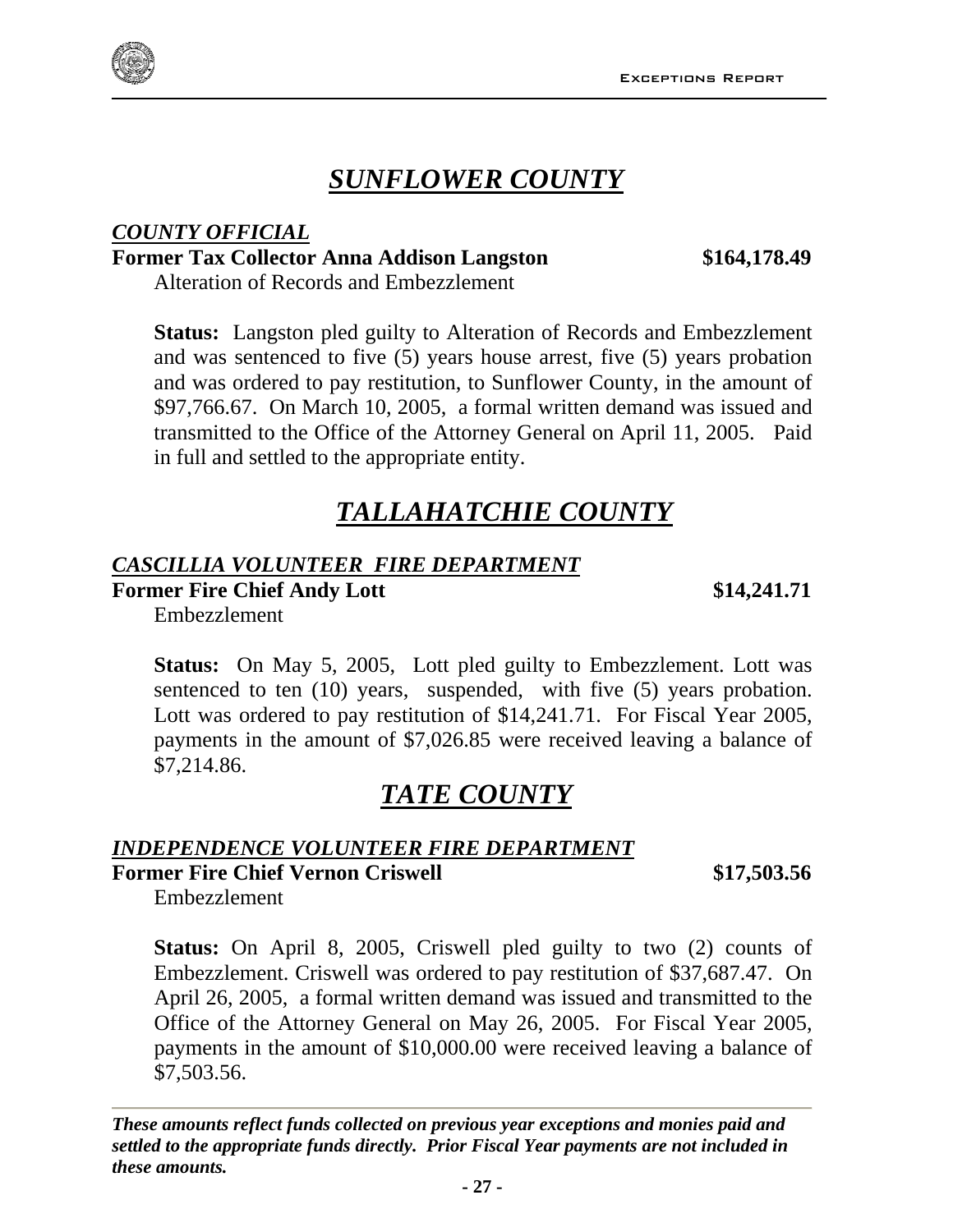# *TISHOMINGO COUNTY*

#### *MUNICIPALITY OF TISHOMINGO*

**Former City Clerk Lana Cass \$54,339.10** 

Embezzlement

**Status:** After pleading guilty to Embezzlement, Cass was sentenced to ten (10) years in Mississippi Department of Corrections. Cass was ordered to pay restitution of \$54,339.10. For Fiscal Year 2005, payments in the amount of \$8,920.25 were received leaving a balance of \$45,643.85.

# *TUNICA COUNTY*

#### *COUNTY OFFICIALS*

Former Sheriff Jerry Ellington  $$4,366.45$ 

Missing Inventory

**Status:** On August 29, 2003, a formal written demand was issued and transmitted to the Office of the Attorney General on September 29, 2003. Paid in full and settled to the appropriate entity.

#### **Circuit Clerk Sharon Granberry Reynolds \$44,346.87**

Fee Cap Violation

**Status:** Formal written demand was issued on November 12, 2003, and transmitted to the Office of the Attorney General on December 12, 2003. For Fiscal Year 2005 the balance is \$20,346.87.

# **Circuit Clerk Sharon Granberry Reynolds \$8,436.49**

Missing Funds

**Status:** Formal written demand was issued on November 19, 2003, and transmitted to the Office of the Attorney General on December 18, 2003.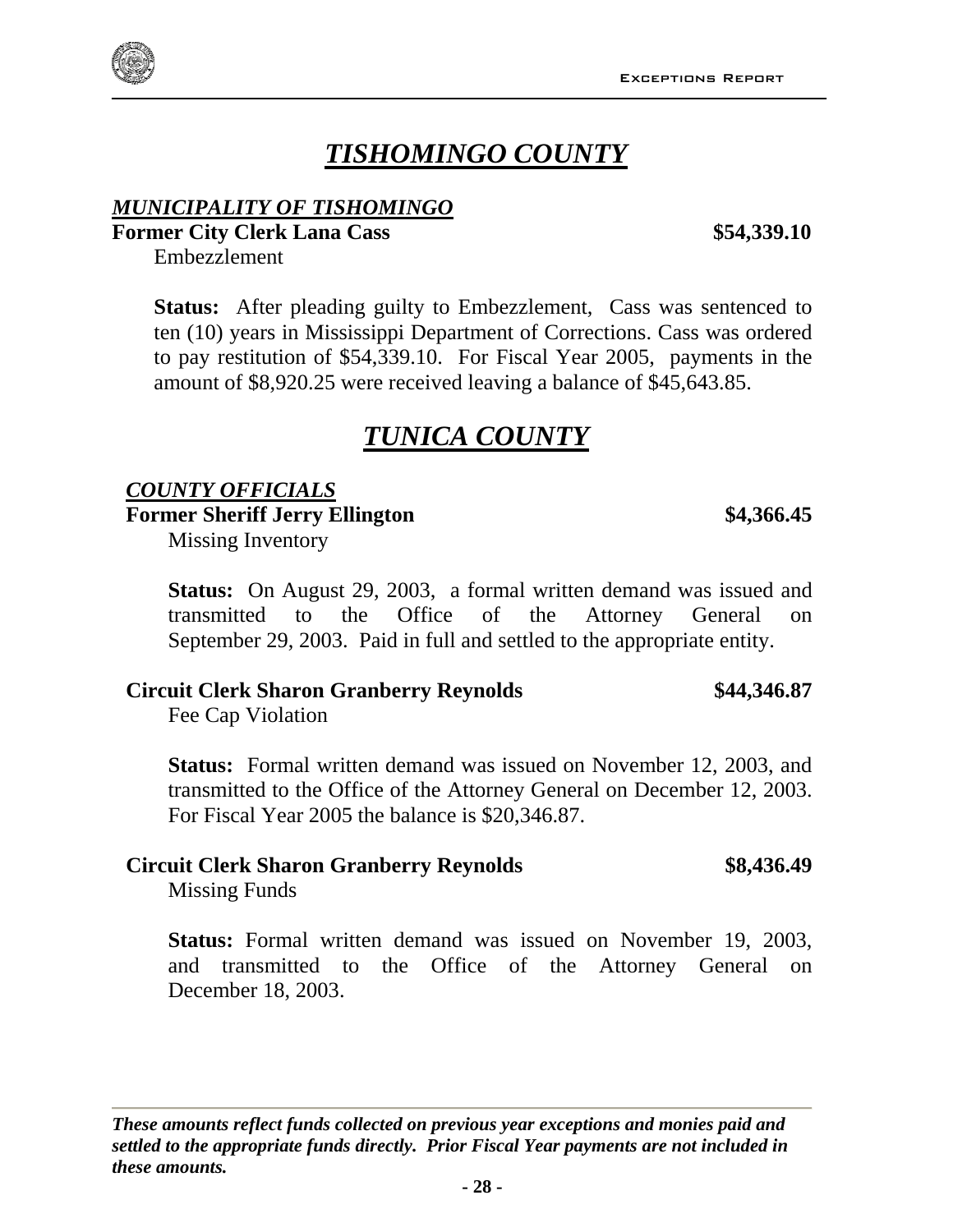

# *TUNICA COUNTY-cont'd*

#### *MUNICIPALITY OF TUNICA* **Former Deputy City Clerk Carlene Riales \$50,244.03**

Embezzlement

**Status:** Riales pled guilty to Embezzlement and was sentenced to five (5) years probation and ordered to pay restitution of \$40,008.14. Formal written demand was issued on October 29, 2004, and transmitted to the Office of the Attorney General on November 29, 2004. For Fiscal Year 2005, payments in the amount of \$1,500.00 were received leaving a balance of \$48,744.03.

# *WALTHALL COUNTY*

*COUNTY OFFICIALS* **Supervisor District 2 John Kenneth Craft \$2,450.79 Supervisor District 4 Travis Alford \$1,025.37** Work on Private Property

**Status:** Paid in full and settled to the appropriate entity.

# *WARREN COUNTY*

### *COUNTY OFFICIALS*

**Election Commissioner Gordon Carr \$2,175.94 Election Commissioner Retha Summers \$7,960.94**  Unauthorized Fees

**Status:** Paid in full and settled to the appropriate entity. Investigation is ongoing.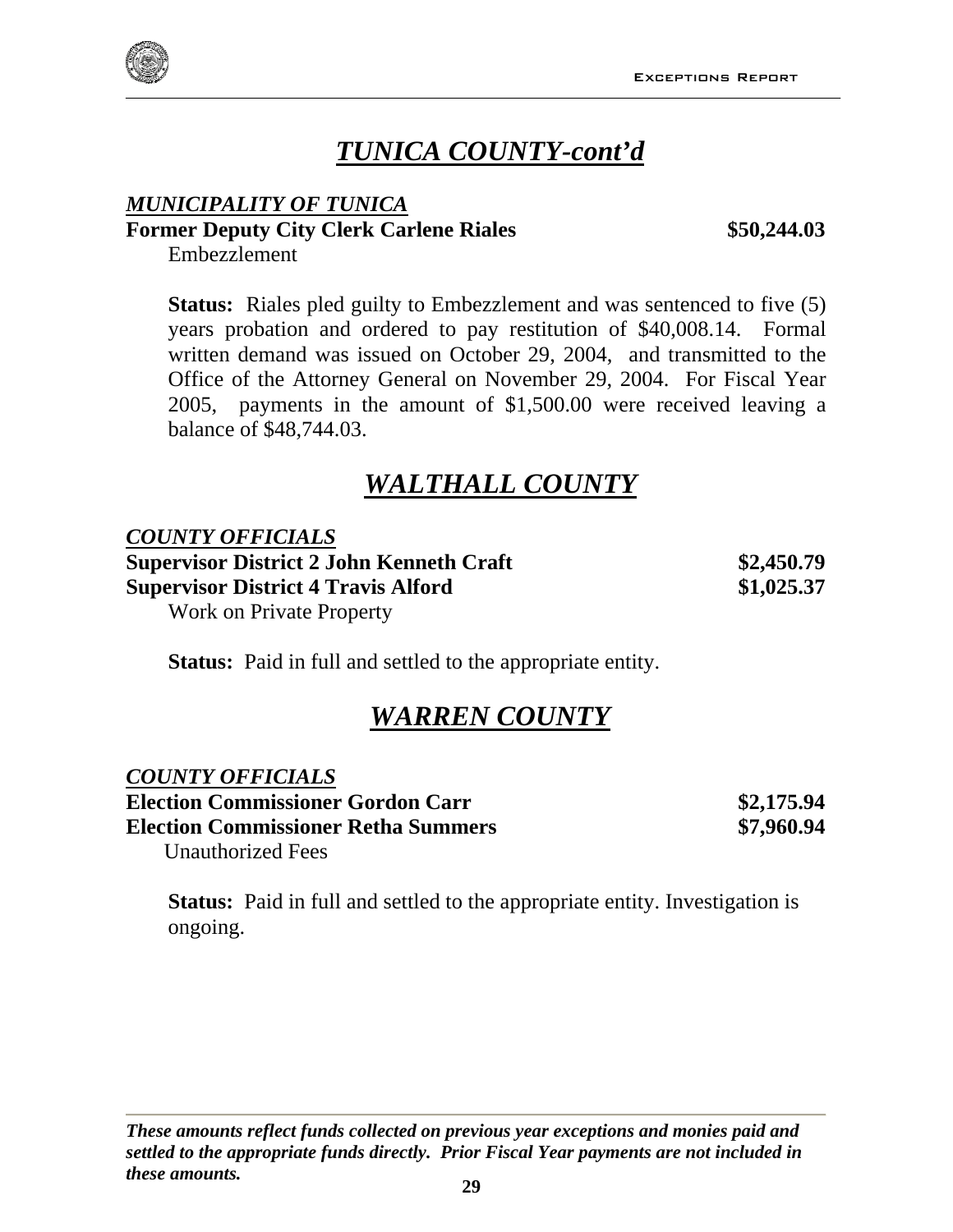# *WARREN COUNTY-cont'd*

#### *MUNICIPALITY OF VICKSBURG*

**Former Vicksburg Police Department Administrative Assistant** 

#### **Brenda Kenney \$7,674.42**

Embezzlement

**Status:** On June 17, 2004, formal written demand was issued. On July 2, 2004, Kenney pled guilty to a charge of Embezzlement and was sentenced to five (5) years, with one (1) to serve. On July 16, 2004, the case was transmitted to the Office of the Attorney General. For Fiscal Year 2005, payments in the amount of \$4,625.00 were received leaving a balance of \$3,049.42.

# *WASHINGTON COUNTY*

#### *COUNTY OFFICIAL*

**Former Circuit Clerk Estelle Smith Pryor \$24,544.16** 

Excess Fees

**Status:** Formal written demand was issued on November 10, 1999, and transmitted to the Office of the Attorney General on December 10, 1999.

# *WAYNE COUNTY*

#### *SOUTH MISSISSIPPI NARCOTICS TASK FORCE*

**Former Director Renee Caves Hinton \$2,930.64**

Misuse of Public Funds

**Status:** Formal written demand was issued on January 14, 2004, and transmitted to the Office of the Attorney General on February 17, 2004. For Fiscal Year 2005, the remaining balance is \$1,515.15.

#### **Former Waynesboro Chief of Police J.C. Denham \$18,000.00**

Misuse of Public Funds

**Status:** Paid in full and settled to the appropriate entity.

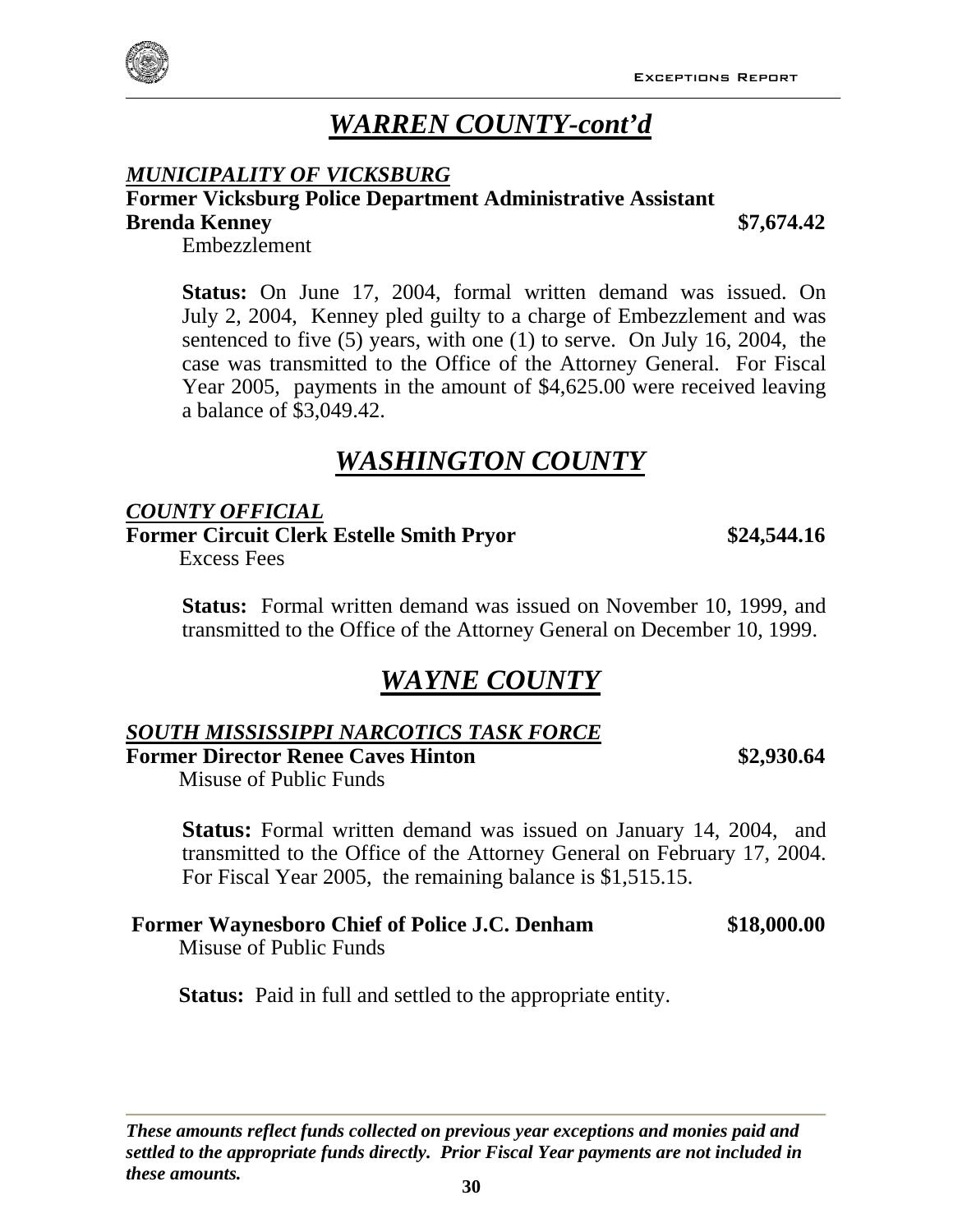

# *WILKINSON COUNTY*

#### *COUNTY OFFICIAL* **Supervisor District 1 Mack Haynes \$137.50** Work on Private Property

**Status:** Paid in full and settled to the appropriate entity.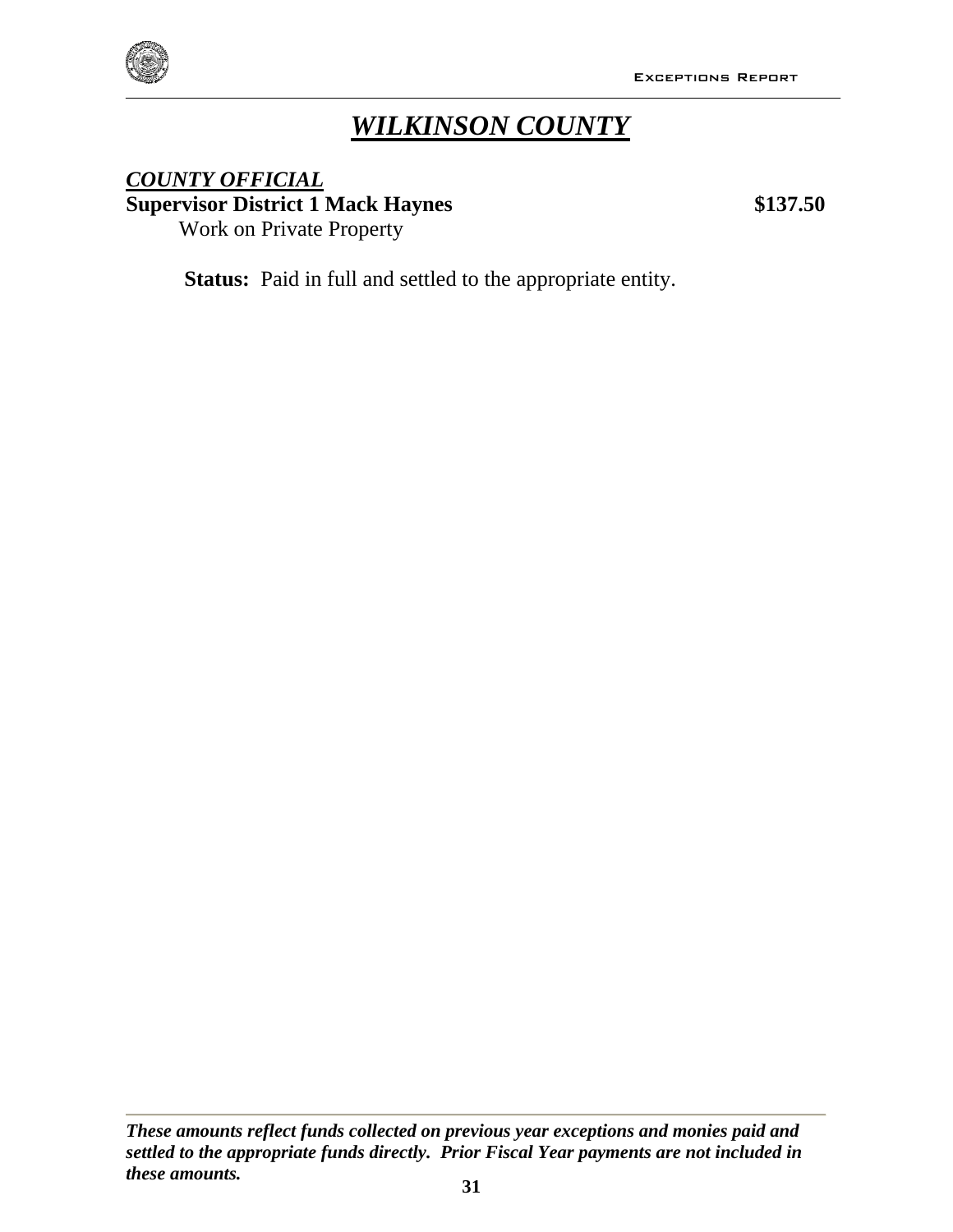

# **INDEX BY COUNTY**